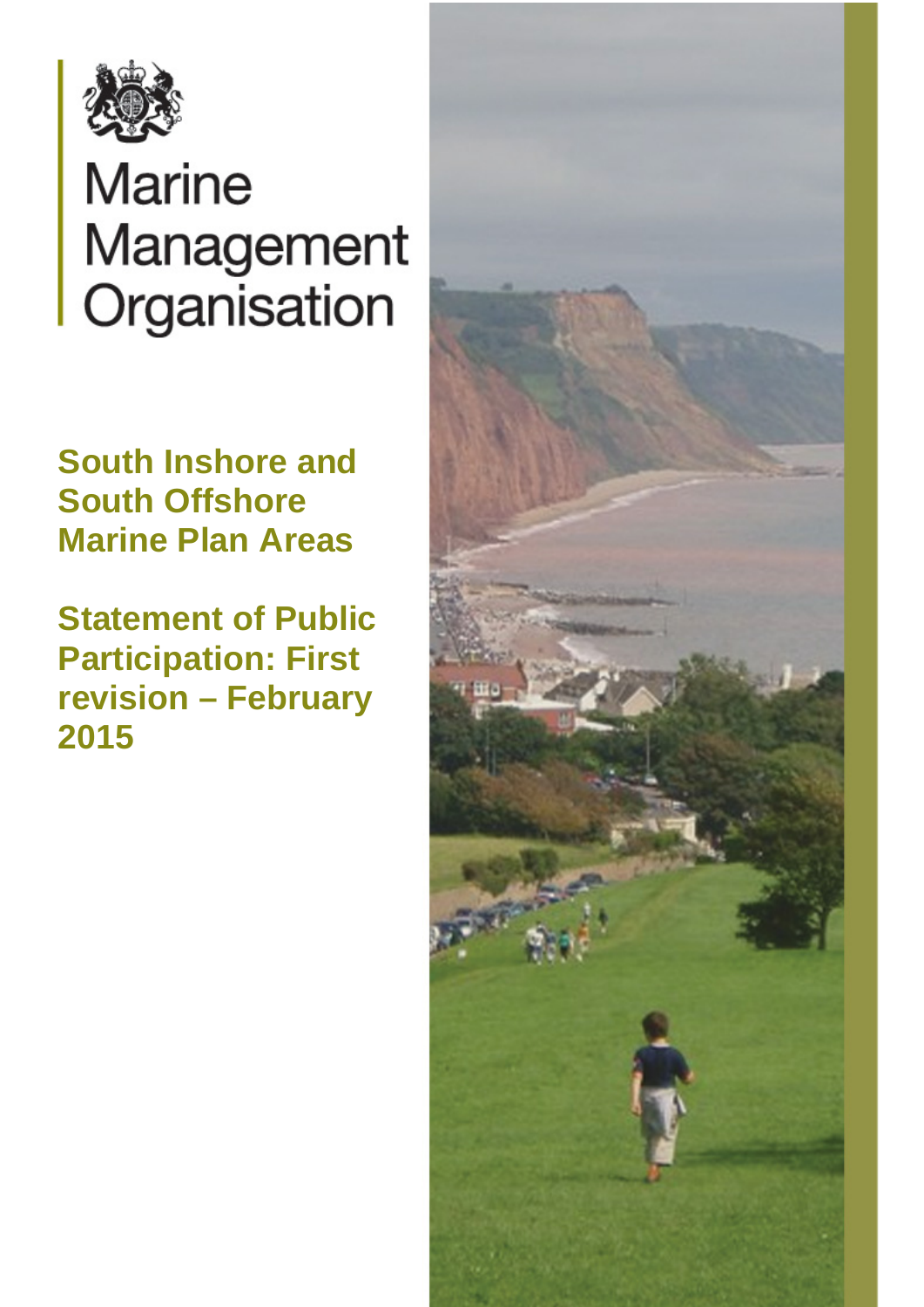# **Contents**

| Making a representation on the draft marine plans (public consultation-stage 5 above)22 |  |
|-----------------------------------------------------------------------------------------|--|
|                                                                                         |  |
|                                                                                         |  |
|                                                                                         |  |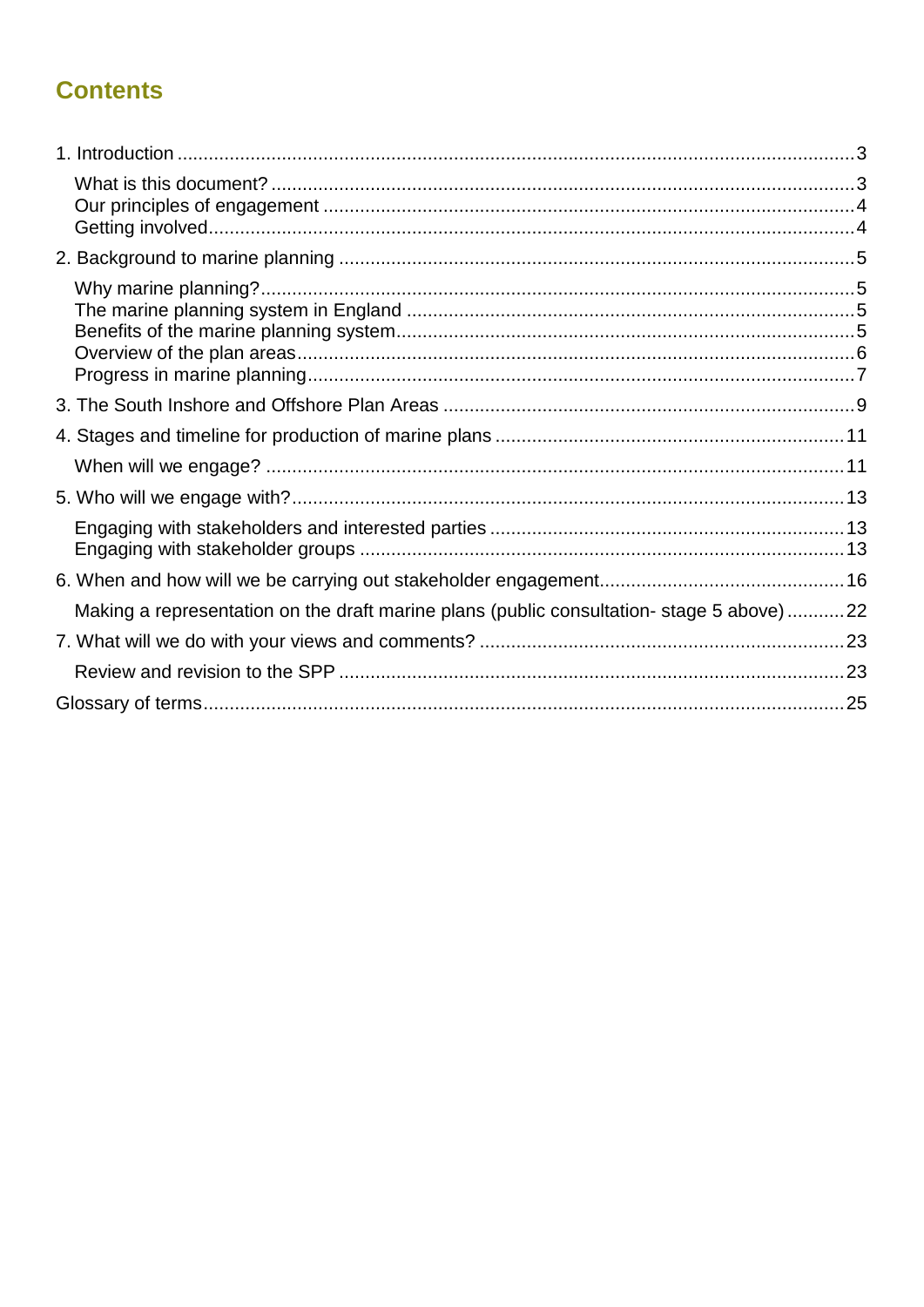## <span id="page-2-0"></span>**1. Introduction**

The future development of our marine area affects many people. In order to create places and spaces where people can work, live and enjoy spending time, it is important that those with an interest can have their say in the marine planning process and contribute to shaping our seas and coast.

This document describes how and when The Marine Management Organisation (MMO) will involve people in preparing the marine plans for the South plan areas and indicates who will be involved in the plan-making process.

This is the first revision to the Statement of Public Participation published in April 2013. This revised document provides details of changes made to the marine planning process for the South Inshore and Offshore Marine Plan Areas.

#### <span id="page-2-1"></span>**What is this document?**

The Statement of Public Participation (SPP) is required under the Marine and Coastal Access Act 2009<sup>[1](#page-2-2)</sup> ("MCAA"), which created a framework for the marine planning system. It is important that, as well as drawing on best practice and experience, we take account of stakeholders<sup>'[2](#page-2-3)</sup> views on how they want to be involved to ensure their participation at appropriate stages in the planning process. The aim of this document is to describe how we will do this, when we will do this and what we will do with the outcomes of your views and opinions.

The Act<sup>[3](#page-2-4)</sup> sets out the requirement to produce a marine plan and SPP for each plan area; however, early engagement with stakeholders has indicated the value in producing a single SPP incorporating both the South Inshore and Offshore Marine Plan Areas.

#### **Who is this document for?**

This document is for those who have an interest in the plan areas or those who may be affected by decisions taken on the basis of the plan. Stakeholders could represent a wide range of interests, including those who live or conduct business in and around the area, enjoy it, care about it or help to manage it, from individuals to groups and organisations.

People have the opportunity to be involved in shaping their marine area. If you are part of a local group, business or an individual with an interest in the South Inshore and/or Offshore Marine Plan Areas, you may have information and ideas that can help determine their future. By taking part in the marine planning process you can influence the decisions being made about the marine plans.

 $\overline{a}$ 

<span id="page-2-2"></span> $\frac{1}{2}$  <http://www.legislation.gov.uk/ukpga/2009/23/contents><br> $\frac{1}{2}$  Stakeholders for the purpose of marine planning are defined by the Marine Management

<span id="page-2-3"></span>Organisation as "people, groups, individuals, and businesses with an interest in the marine area".

<span id="page-2-4"></span><sup>3</sup> MCAA (S51): *"(1) A marine plan authority may prepare a marine plan for an area (a "marine plan area") consisting of the whole or any part of its marine planning region.*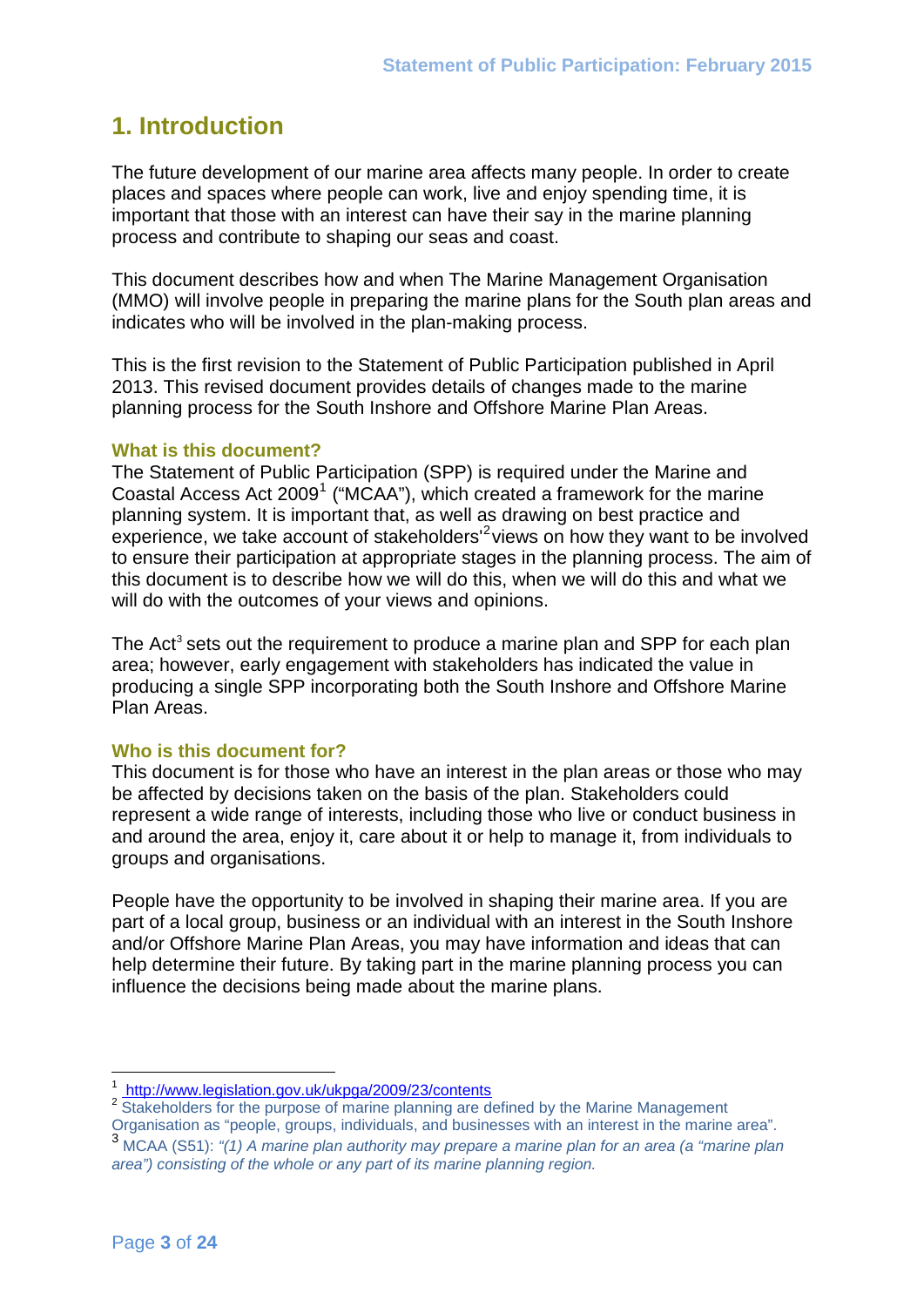Set out below are our core principles for marine planning engagement which we are committed to following throughout the planning process.

## <span id="page-3-0"></span>**Our principles of engagement**

We have drawn up a list of principles to shape marine planning engagement. These are based on how we believe we should work and how you have told us you would like us to work.

We will:

involve people early on in the decision making process and in developing policy within the framework provided by the Marine Policy Statement<sup>[4](#page-3-2)</sup>

- engage with interested people and organisations at the appropriate time using effective engagement methods and allowing sufficient time for meaningful consultation
- be adaptable, recognising that different consultation methods work for different people and that a one size fits all approach will not work
- respect the diversity of people and their lifestyles and give people a fair chance to have their voice heard regardless of gender, age, race, abilities, sexual orientation, circumstances or where they live
- be clear in the purpose of any engagement and how you may contribute, and let people know how their views have been taken into account within agreed timescales
- make documents publicly available on our website (located at GOV, UK) and across our network of coastal offices and be consistent in our approach
- communicate clearly with people using plain English and avoiding jargon and acronyms as much as possible

## <span id="page-3-1"></span>**Getting involved**

If you would like to get involved in marine planning and would like to be added to our contacts database, follow our twitter account or receive the MMO blog, please get in touch with the MMO Marine Planning Team:

Email: [planning@marinemanagement.org.uk](mailto:planning@marinemanagement.org.uk)

Tel: 0191 376 2790

Marine Management Organisation Newcastle Business Park NE4 7YH

By post: Marine Planning Team or contact your local Implementation Officer:

Lancaster House **Poole: Clare Kavanagh 01202 677 539** Hampshire Court **Portsmouth: Peter Cosgrove 02392 864 917** 

<span id="page-3-2"></span><sup>&</sup>lt;sup>4</sup> HM Government [Marine Policy Statement](http://www.defra.gov.uk/publications/files/pb3654-marine-policy-statement-110316.pdf) (2011)  $\overline{a}$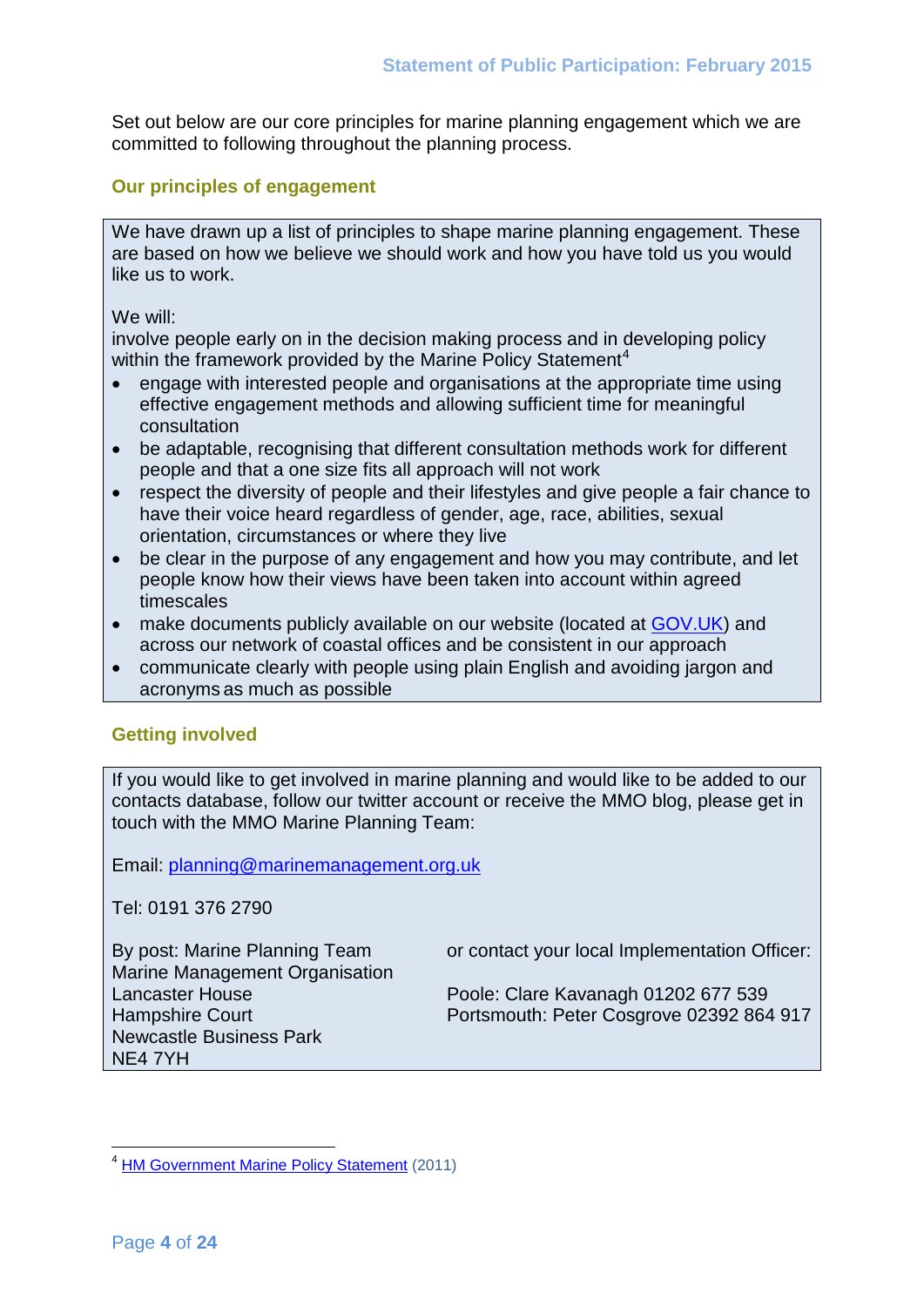# <span id="page-4-0"></span>**2. Background to marine planning**

#### <span id="page-4-1"></span>**Why marine planning?**

As the seas around England become increasingly crowded, with competing demands on space for marine activities together with an ever present need to protect the environment, there is a recognised need to adopt an integrated and strategic approach to manage the use of our seas in the most sustainable way. Marine planning has been established to do this, complementing existing measures such as licensing and day-to-day management. It focuses on a specific area, considers economic, environmental and social issues, encompasses all sectors, and is forward-looking with clear vision, objectives and policies. In doing so, our seas will finally have a system comparable to the well-established and tested planning system on land.

#### <span id="page-4-2"></span>**The marine planning system in England**

Through the Act, the UK Government introduced a number of measures that will help to deliver its vision for the marine area of "clean, healthy, safe, productive and biologically diverse oceans and seas". The Act establishes the legal basis for a marine planning system.

The Secretary of State for Environment, Food and Rural Affairs is the marine plan authority and has delegated most of the functions in respect of marine plans to the Marine Management Organisation (MMO). One of the functions they have retained is to approve this SPP prior to its publication<sup>[5](#page-4-4)</sup>.

The UK Government published the Marine Policy Statement (MPS)<sup>[6](#page-4-5)</sup> in March 2011. This was adopted by all UK Administrations and provides the policy framework for the preparation of marine plans, establishing how decisions affecting the marine area should be made. In the absence of marine plans, decisions affecting the marine area must be made in accordance with the MPS $^7$  $^7$ .

#### <span id="page-4-3"></span>**Benefits of the marine planning system**

Marine planning will contribute to the effective management of marine activities and focus on the sustainable use of our marine resources.

Benefits could include:

- Clear mapping of marine uses to benefit both individual licence applications and national infrastructure projects, and enable sustainable development for new activities
- Greater certainty for investors/developers clear indications of areas to consider or avoid, saving time and money for developers. This is because plans will be based on the best available technical and scientific evidence, including early and consistent engagement with stakeholders together with a sustainability appraisal<sup>[8](#page-5-1)</sup>

 $5<sup>5</sup>$  The SPP relates to retained functions for the purposes of section 60 of the MCAA.  $\overline{a}$ 

<span id="page-4-4"></span><sup>&</sup>lt;sup>6</sup> HM Government Marine [Policy Statement](http://www.defra.gov.uk/publications/files/pb3654-marine-policy-statement-110316.pdf) (2011)

<span id="page-4-6"></span><span id="page-4-5"></span> $\frac{7}{8}$  http://www.legislation.gov.uk/ukpga/2009/23/contents s58 (1)<br> $\frac{8}{8}$  As set out in A Description of the marine planning system for England published by Defra in March 2011.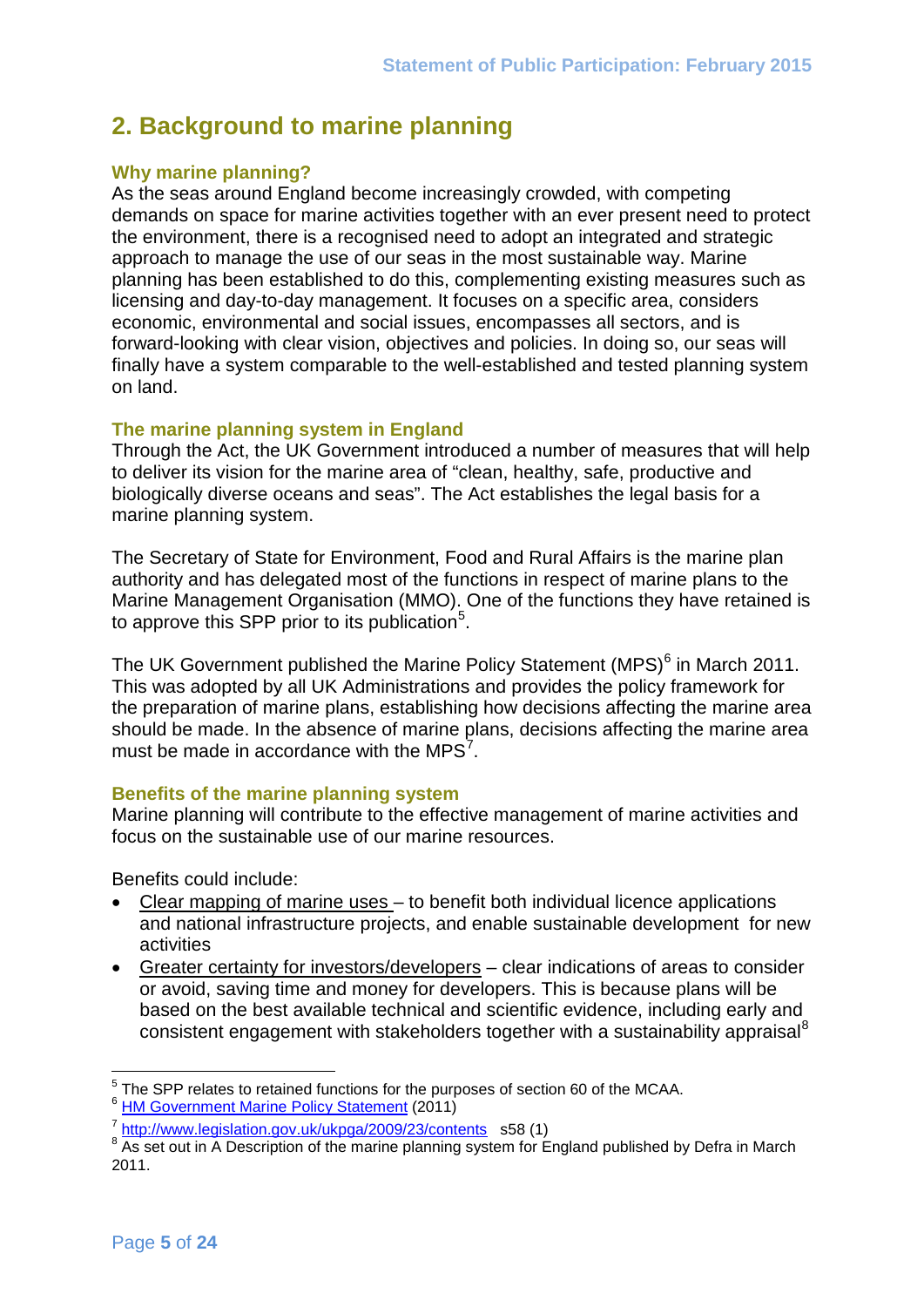- Shared use of busy areas so that as many industries as possible can benefit. We will look at all the competing uses of our seas and identify opportunities for sharing space sustainably.
- Earlier and better involvement of nearby communities sharing information with a wide range of people at the plan-making stages, and listening to their views and needs.
- Making the most of growth and job opportunities by linking new marine development with communities on land, so new jobs can benefit local people
- Recognising local interests and rejecting a 'one size fits all' approach by liaising with local authorities, local coastal groups and others to understand each area.
- Taking account of environmental factors at an early stage marine plans will look at the cumulative effect on the marine ecosystem of all the activities and pressures in each plan area
- Sustainable development all plans will focus on development that focuses on the three pillars of sustainability (environmental, economic and social)
- Opportunities for multiple benefits encouraging developments to also enhance benefits for marine ecology and/or biodiversity.

It will enable the Government to set a clear direction for managing our seas, to clarify objectives and priorities, and to direct decision makers, users and stakeholders towards more strategic and efficient use of marine resources.

## <span id="page-5-0"></span>**Overview of the plan areas**

There are 11 marine plan areas, covering the English inshore and offshore waters, and the MMO will produce marine plans for each (see map 1). The inshore region extends from the mean high water mark out to 12 nautical miles. The offshore region includes the area from 12 nautical miles out to the UK Exclusive Economic Zone, and maritime borders with France and the Channel Islands.

<span id="page-5-1"></span>The boundaries may be subject to minor refinement during the course of the marine planning process but cannot be substantially changed.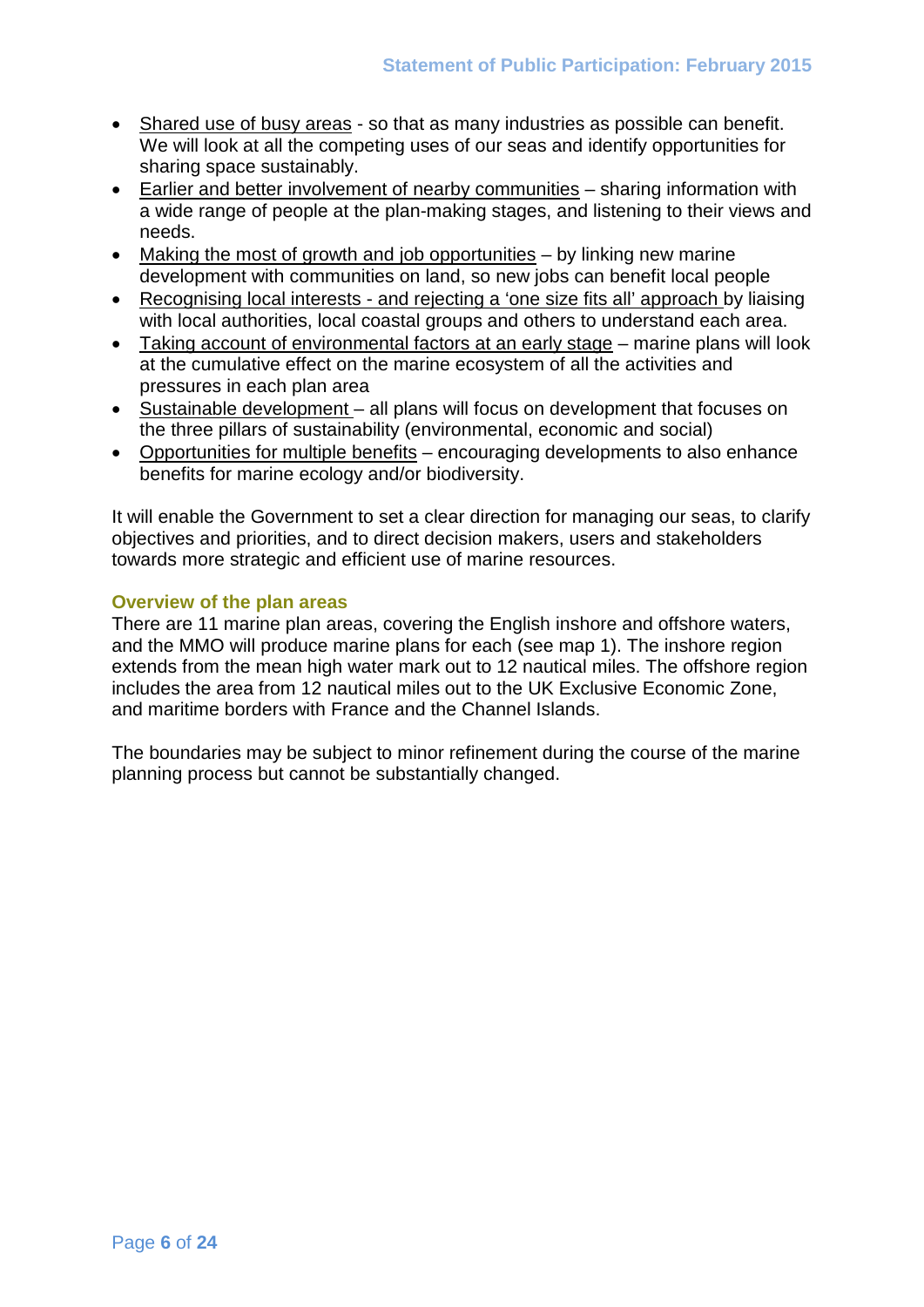

## **Map 1: Marine plan areas in England**

A higher resolution version of this map can be found [here](https://www.gov.uk/government/uploads/system/uploads/attachment_data/file/325688/marine_plan_areas.pdf)

#### <span id="page-6-0"></span>**Progress in marine planning**

Marine planning began in the East Inshore and East Offshore Plan Areas in April 2011. Following public consultation The East Inshore and Offshore Marine Plans were adopted on 2 April 2014, the first marine plans in England. The box below provides a snapshot of the engagement carried out to date in producing the first plans.

Work on the marine plans has been developed by talking with coastal groups and other partnerships, learning from pilot projects in England and marine planning processes elsewhere, and workshops with interested parties in the East Inshore and East Offshore Marine Plan Areas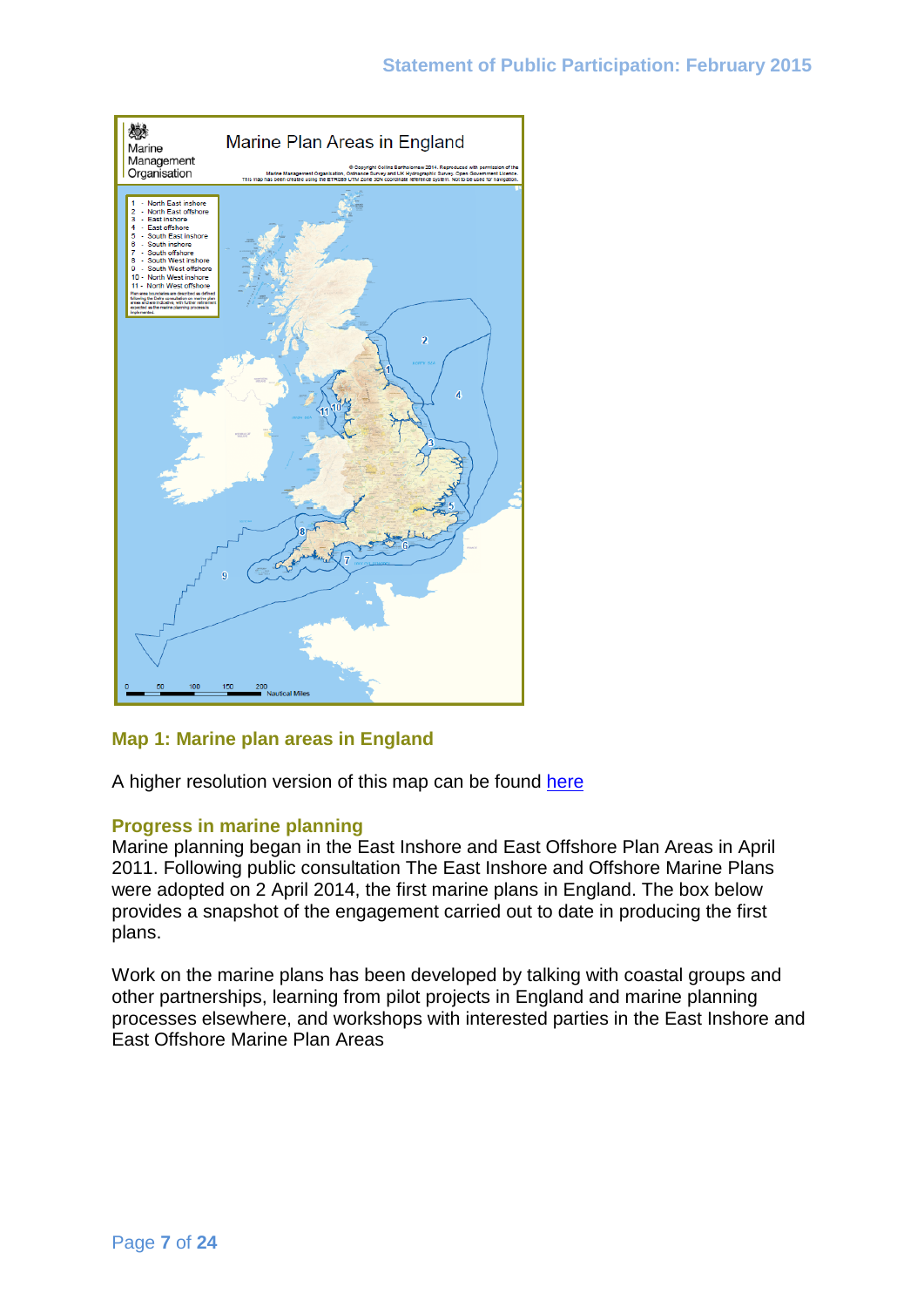Our experience in the East

Since planning began in the East, and based on the East Plan Areas SPP, we have carried out many stakeholder events, provided many opportunities for involvement in the draft plan and carried out informal consultations on the different stages. Some of these include:

- Five series of **stakeholder workshops** attended by over 300 people
- 400 **one-to-one meetings** with marine sector reps, such as, offshore wind, fishing, recreation, aggregates and cabling Members of Parliament etc
- **Local liaison officers** based in Lowestoft and Grimsby met with many local stakeholders, attended their meetings and events
- 23 public **drop-in sessions** across the East attended by over 700 people
- **Specific groups or fora**, e.g. Local Authority elected members, Local Government Associations, Inshore Fisheries Conservation Authorities, etc
- **International workshops** with France, Belgium, Netherlands, Germany, Norway, Denmark and European Commission
- **Informal consultations** on plan stages more than 2,000 comments from 70 different organisations in 2012.
- 106 responses, over 2000 comments on the Consultation Drafts
- Two reporting area and two decision-makers workshops.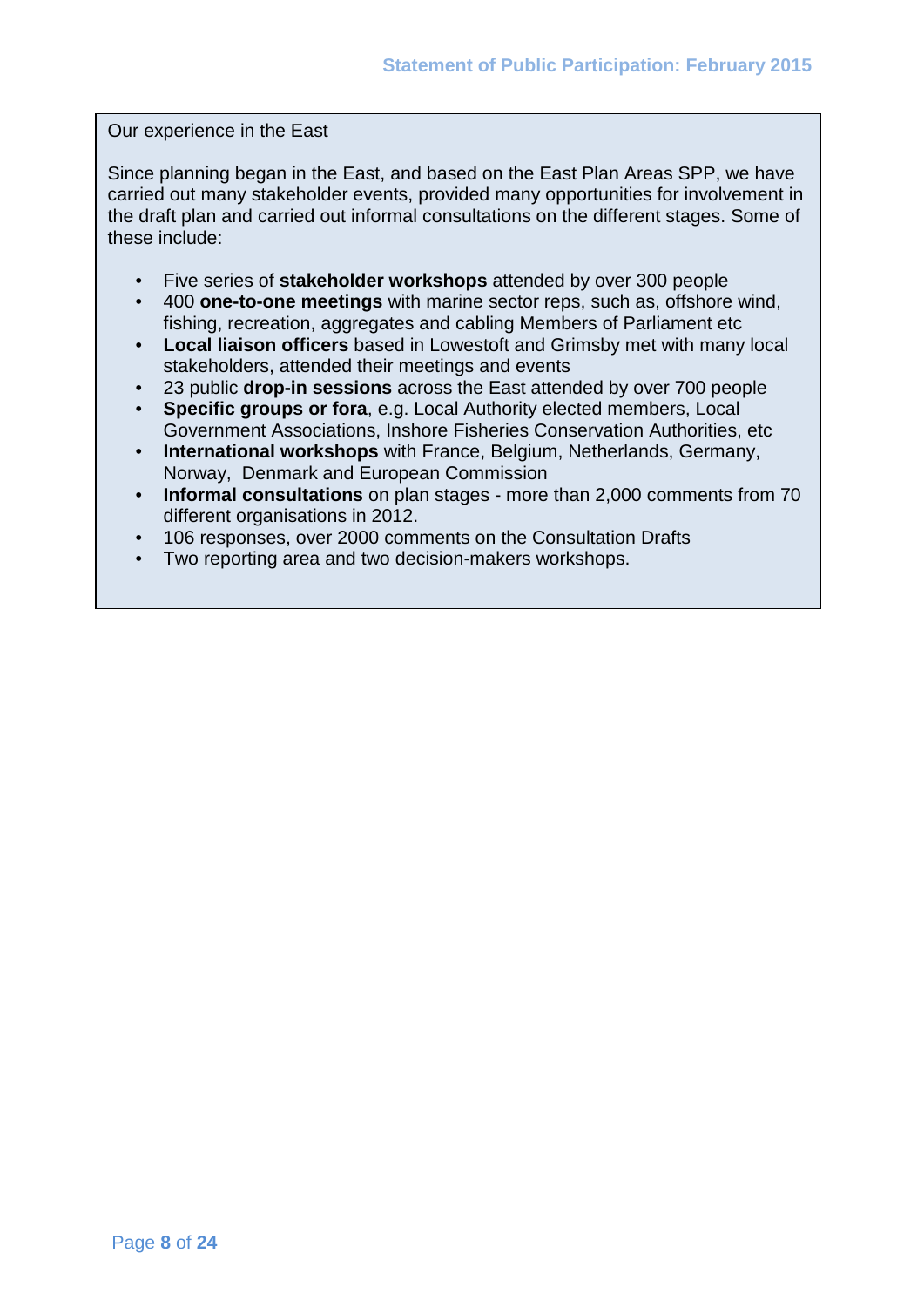# <span id="page-8-0"></span>**3. The South Inshore and Offshore Plan Areas**

The South plan areas are the third and fourth areas to be selected for marine planning. The South plan areas include over 20,000 square kilometres of sea.

The South Inshore Marine Plan Area covers an area of c.1000 kilometres of coastline stretching from Folkestone in Kent to the river Dart in Devon, taking in some 10,000 square kilometres of sea. The area comprises of 40 local authorities (including six counties), six Areas of Outstanding Natural Beauty, two National Parks, a United Nations Educational, Scientific and Cultural Organisation (UNESCO) world heritage site in Dorset and a Geopark site in Devon. The area has 10 blue flag beaches and very busy ports at Portsmouth and Southampton.

The South Offshore Marine Plan Area includes the marine area from 12 nautical miles to bordering territorial waters, a total of approximately 10,000 square kilometres of sea. France and the Channel Islands of Jersey, Guernsey and Alderney border the South Offshore Marine Plan Area.

The Act defines the marine area to include "the waters of every estuary, river or channel, so far as the tide flows at mean high water spring tide"<sup>[9](#page-8-1)</sup>. Such waters can extend quite far inland, such as the Solent, the Exe and the Dart. The Act (S. 51(2)) is clear that every part of the marine area must be within a marine plan. Depending upon the circumstances it may, however, be that marine planning will not in practice make a significant difference in these areas. It should also be noted that S.6 of MCAA requires the marine plan authority to take all reasonable steps to secure that any marine plan for the English inshore area is compatible with any relevant terrestrial plan which is related to the marine plan area.

<span id="page-8-1"></span> $9$  Marine and Coastal Access Act (2009), Section 42: <http://archive.defra.gov.uk/environment/marine/legislation/mcaa/index.htm>  $\overline{a}$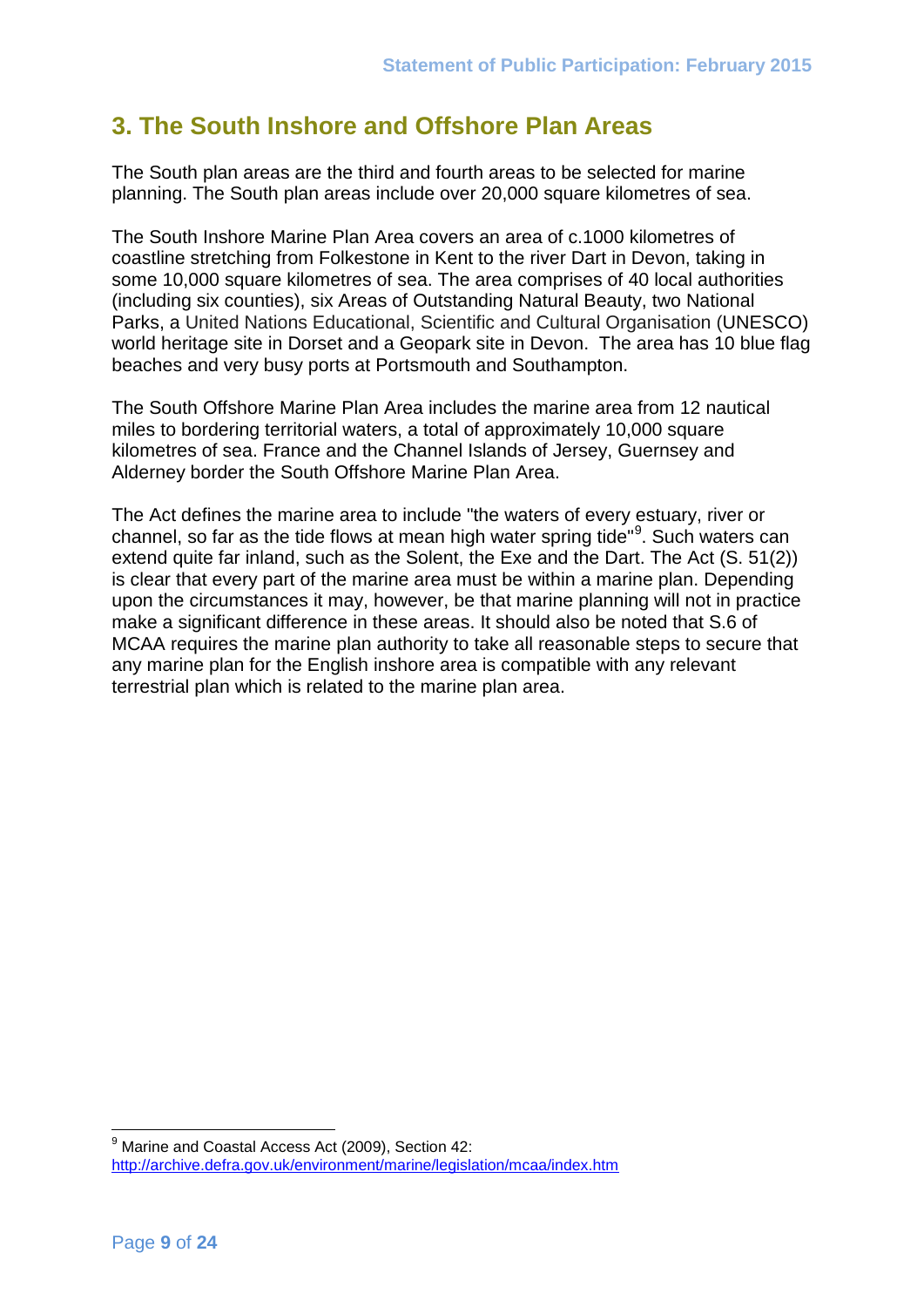## **Statement of Public Participation: February 2015**



#### **Map 2: South Inshore and South Offshore plan areas**

For a higher resolution version of this map, please go to [http://www.marinemanagement.org.uk/marineplanning/areas/documents/south\\_mari](http://www.marinemanagement.org.uk/marineplanning/areas/documents/south_marine_plan_areas.pdf) [ne\\_plan\\_areas.pdf](http://www.marinemanagement.org.uk/marineplanning/areas/documents/south_marine_plan_areas.pdf)

#### **Reporting area of the marine plans**

Reporting areas are wider areas of analysis required for the plan. These include the areas outside of each plan area boundary. A reporting area will not have a defined geographical boundary; rather it differs depending on the issues being reported. As such, stakeholders may be affected by the marine plans outside of the plan areas boundaries, depending on the issue being considered. We will engage and consult with those stakeholders in the South West and the South East plan areas and other countries and Crown Dependencies bordering English waters in the South such as France and the Channel Islands. We welcome stakeholder input to establish any issues which may widen the reporting area as appropriate.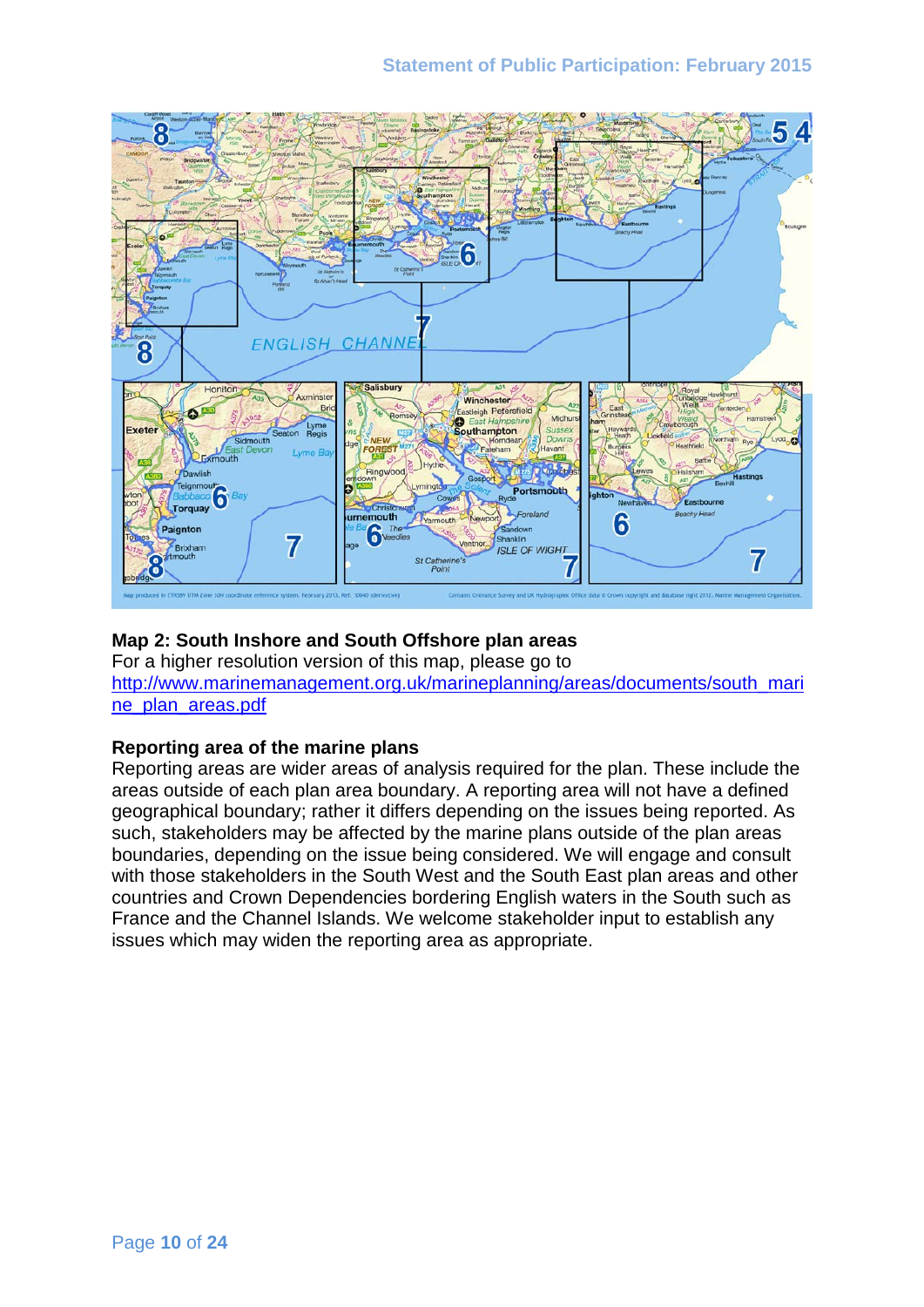# <span id="page-10-0"></span>**4. Stages and timeline for production of marine plans**

#### <span id="page-10-1"></span>**When will we engage?**

Marine planning for the South Inshore and South Offshore Plan Areas began in 2013. Throughout the process, we will carry out ongoing engagement as the plans develop and will work closely with our key stakeholders and other people who are interested in the South marine areas. There are certain stages in plan-making in which we are legally required to engage in a more structured and formal way, for example formal representations on the consultation draft plans, but it will be important for us to hear stakeholders' views and opinions on how they feel the plans are progressing throughout the process.

To date, we have held three sets of workshops with stakeholders across the South marine plan areas. These workshops were held at key times in the marine planning process - in January 2013 to introduce the marine planning process and engage on the statement of public participation, in October 2013 to ask stakeholders to assist us in evidence gathering and issues analysis, and in July 2014 to help define a vision and objectives. The workshops have been attended by a diverse range of stakeholders offering differing opinions to inform the marine planning process. In addition to the workshops, we have complemented our engagement with appropriate public consultation. This has proved beneficial to those who could not attend the workshops or wished to provide comment following attendance of a workshop. This engagement complements the many individual meetings, including bilateral meetings with partner organisations, and engagement undertaken by South implementation Officers.

The timeline below sets out our proposed stages of plan-making, highlighting a number of key opportunities for stakeholder input into the planning process. However, it is to be noted that these timelines represent an illustrative guide only and as plan-making is an iterative process these stages may be subject to amendment.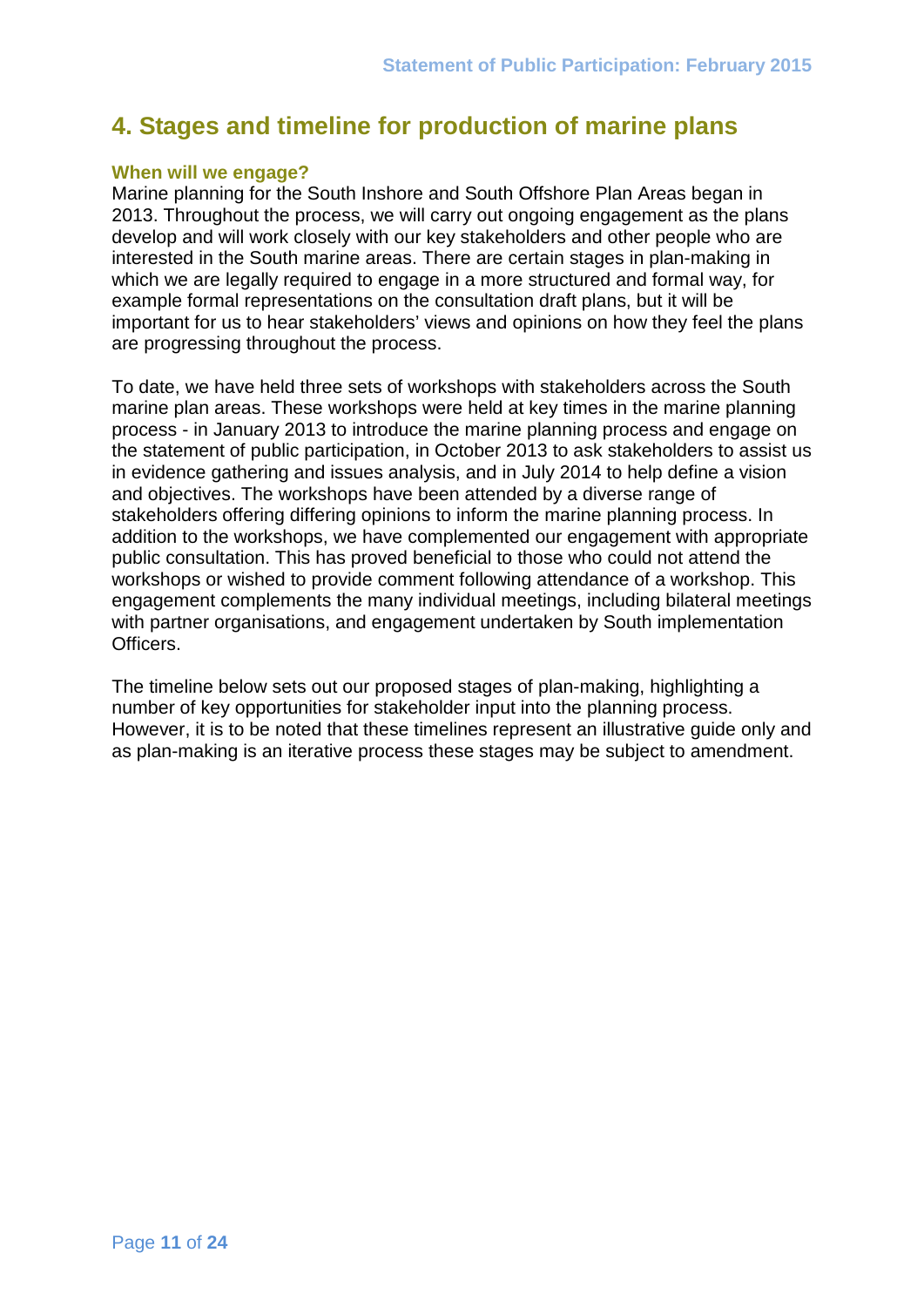## **Statement of Public Participation: February 2015**



**Figure 1: Stages and indicative timeframe for marine plan-making in the South Inshore and South Offshore Plan Areas.** \*The marine plans will spend a proportion of this time in Whitehall clearance. The MMO will maintain its engagement throughout this time.

'The dates indicted would need to be adjusted if an Independent Investigation were required'. Habitats Regulations Assessment and Impact Assessment will be undertaken alongside the Sustainability Appraisal.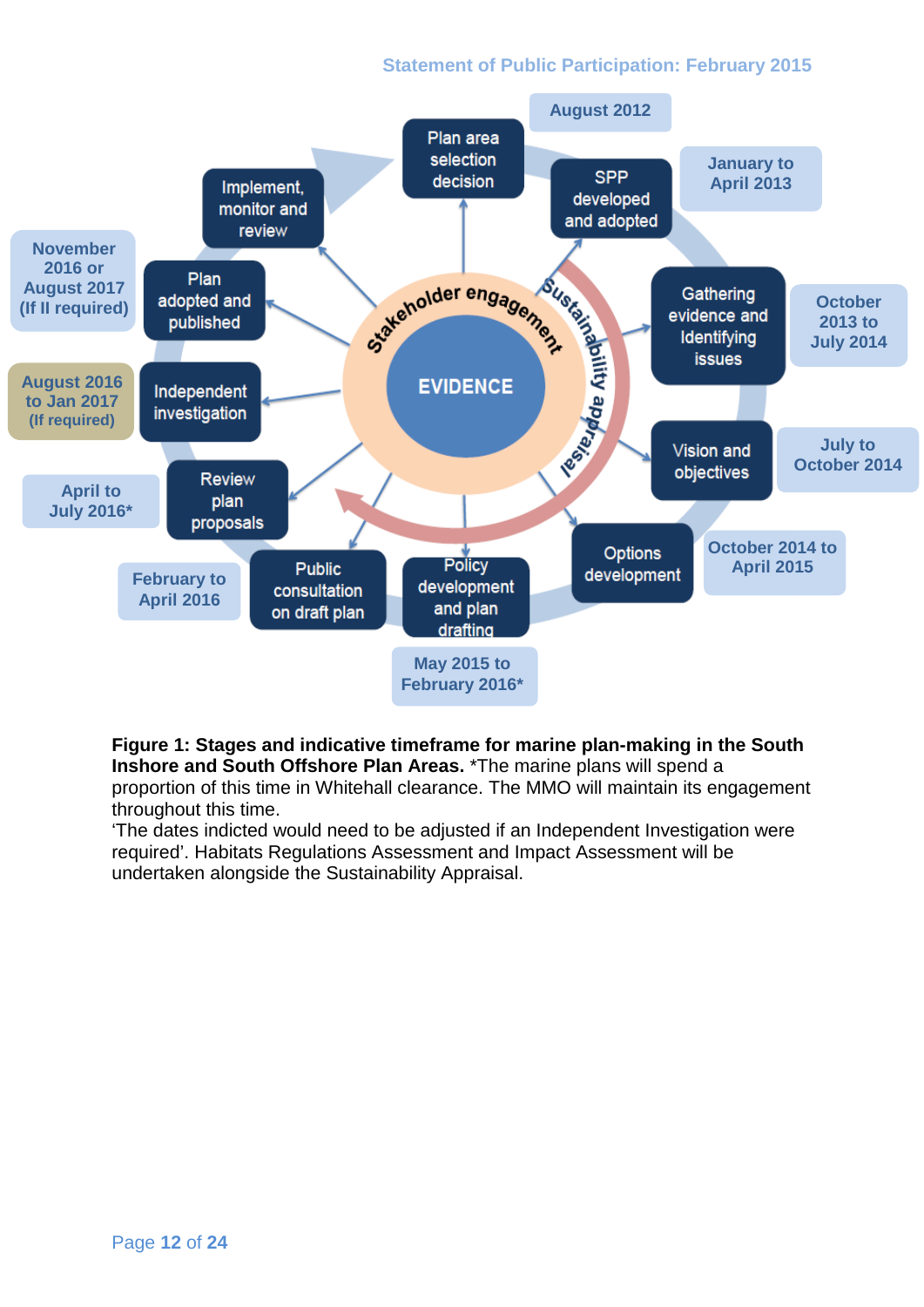# <span id="page-12-0"></span>**5. Who will we engage with?**

#### <span id="page-12-1"></span>**Engaging with stakeholders and interested parties**

As previously mentioned, the marine plans are for anyone who has an interest in the marine plan areas. However, there are certain sectors that are immediately recognisable as playing a key part in marine planning, such as:

- aquaculture
- defence and national security
- energy production and infrastructure development
- fisheries
- local communities and elected members
- local authorities
- marine aggregates
- marine conservation
- marine dredging and disposal
- ports and shipping
- telecommunications and cabling
- tourism and recreation
- waste water treatment and disposal<sup>[10](#page-12-3)</sup>.

This is not intended to be an exclusive list and will be expanded upon throughout the marine planning process. We are committed to communicating and engaging with as many groups and individuals as possible.

#### <span id="page-12-2"></span>**Engaging with stakeholder groups**

There are certain groups and organisations which represent the interest of these sectors and they will be key contributors when engaging in marine plan-making. It is expected that these groups will play a major role in marine planning, adding value to the work of the MMO by contributing to the overall stakeholder engagement process. We will have regard to existing management arrangements within the plan areas and existing consultation arrangements.

#### • **Coastal partnerships and fora**

Coastal partnerships and fora aim to raise awareness of local and national issues, empower local stakeholders and seek to resolve the numerous conflicts that occur in coastal areas. These groups offer real benefits to the development and implementation of the marine planning system, not least a readily available, established and locally trusted means of engaging with local stakeholders. It is expected that they will play a role in marine planning, adding value to the work of the MMO by contributing to the overall stakeholder engagement process. Coastal partnerships and fora in the plan areas can represent a wide range of interests and have a wide demographic and geographic coverage, therefore operating as a key channel for reaching many stakeholders. Examples of some coastal partnerships who we will engage with in the South include Devon Maritime Forum, Dorset Coastal Forum and the Solent Forum among others.

<span id="page-12-3"></span> $10$  List derived from the Marine Policy Statement, published by Defra in March 2011.  $\overline{\phantom{a}}$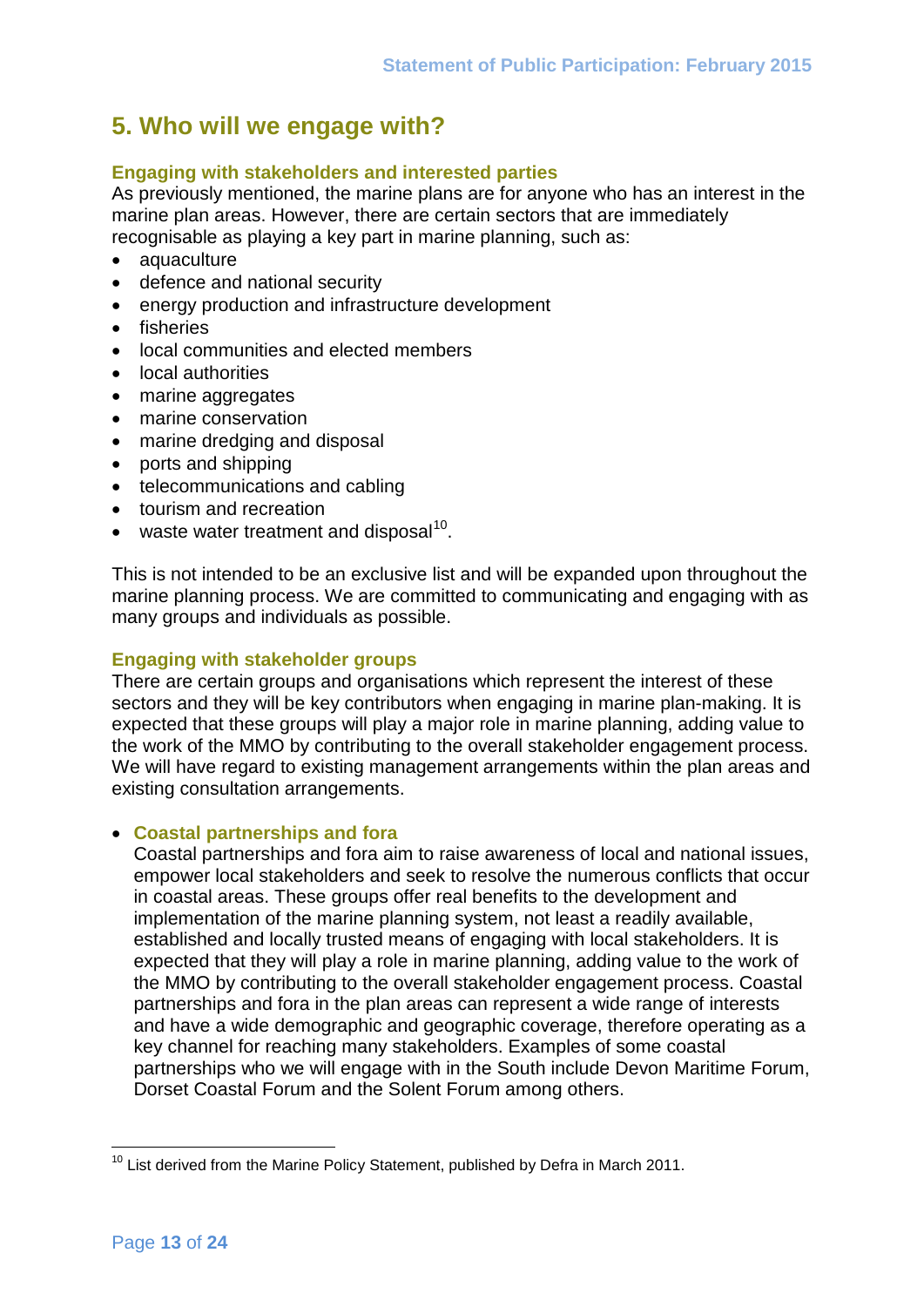#### • **Local authorities and other regulators**

Local authorities and other land-based regulators will have an important role to play in marine planning. There are 46 local authorities, six Areas of Outstanding Natural Beauty (AONB) and two national parks in the South Inshore Plan Area. We need to engage with these authorities throughout plan-making and ensure that we integrate marine plans with those within local development frameworks<sup>11</sup>, AONB plans and other plans such as Shoreline Management Plans, River Basin Management Plans and others. We will maintain an ongoing and open dialogue with the relevant authorities in the plan areas and beyond, consulting with them at each stage of plan-making and have due regard to the Localism  $Act^{12}$  $Act^{12}$  $Act^{12}$  and in particular, the duty to co-operate.

Local authorities can also act as a channel for communicating with local communities, representing their interests and offering another opportunity for engagement, such as newsletters and community events. Elected Members will also play an important part in the marine planning process, representing the interests of their local communities.

#### • **Bordering nations and Administrations**

We will consult and engage with Marine Scotland, Welsh Government and Northern Ireland throughout plan-making. We will also engage with neighbouring international administrations throughout the marine planning process to ensure that we take into account their relevant policies and emerging marine plans.

The South Offshore Plan Area borders France and the Channel Islands of Jersey, Guernsey and Alderney. We will engage with these neighbouring countries and Crown Dependencies throughout the process, especially in relation to international fisheries, migrating birds and transport and in particular when consulting on the draft marine plans.

#### • **Non-Governmental Organisations**

The third sector, including non-governmental organisations (NGOs), will play an important role in marine planning. These NGOs such as Wildlife and Countryside Link, RSPB, WWF-UK and many others, have a great deal of experience in land use and coastal planning and of marine ecosystems. These organisations can represent a wide range of interests of groups and individuals and are therefore important to engagement throughout the process.

#### • **Industry representative groups**

There are many industry groups which represent a number of sectors making use of marine resources such as fisheries, aggregates and renewable energy. These representative groups will have an important input into marine planning. It is essential to engage with these groups and the individuals they represent to obtain their views throughout the process, making best use of their knowledge and

 $\overline{a}$ 

<span id="page-13-0"></span><sup>&</sup>lt;sup>11</sup> Including each Local Authority Statement of Community Involvement and Sustainable Community Strategies.

<span id="page-13-1"></span><sup>12</sup> <http://www.legislation.gov.uk/ukpga/2011/20/contents/enacted>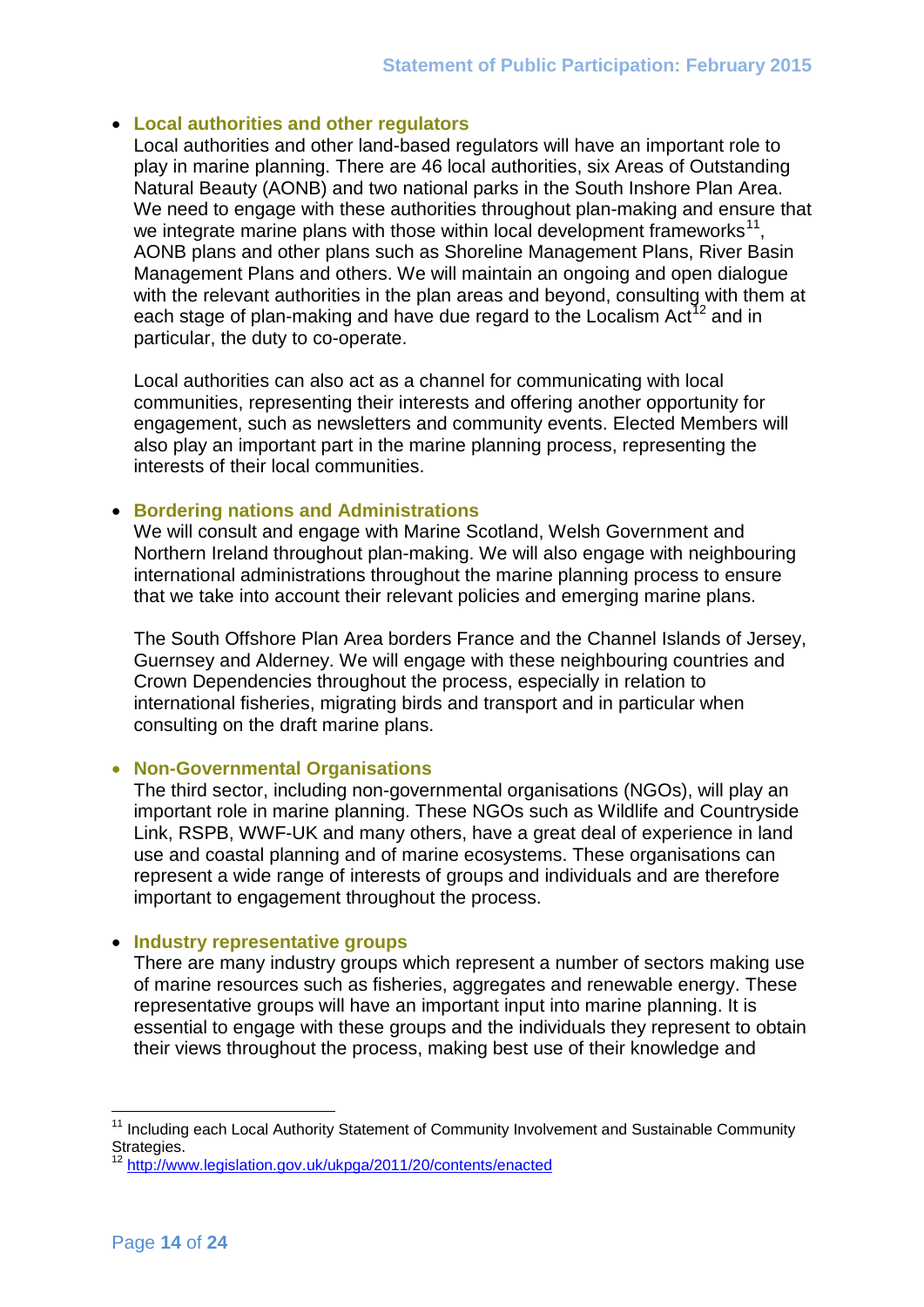#### experience.

#### • **General public, local communities and local interest groups**

As part of the planning process, we will need to ensure the interests of local people, their communities and local interest groups are taken into account. The MMO will support the empowerment of local communities through the marine planning process, together with local authorities.

#### • **Sustainability appraisal consultees**

The sustainability appraisal (SA) process feeds into the production of marine plans at critical stages and acts as a mechanism for ensuring marine plans support sustainability taking account the social, economic, and environmental impacts and benefits. The SA is carried out in parallel with the production of marine plans and will obtain input from  $SA$  consultees<sup>[13](#page-14-0)</sup>.

#### • **Statutory partners and other Government bodies**

Government partners and bodies will also be involved in the marine planning process these include: Government departments (e.g. DEFRA) Department for Communities and Local Government,, Environment Agency, Natural England, Joint Nature Conservation Committee (JNCC), Centre for Environment, Fisheries and Aquaculture Science (Cefas), English Heritage, National Infrastructure Directorate of the Planning Inspectorate, Inshore Fisheries and Conservation Authorities (IFCAs), Maritime and Coastguard Agency, The Crown Estate, Planning Inspectorate and harbour authorities<sup>[14](#page-14-1)</sup>

As we progress through plan-making, we will continually identify new stakeholders and interested individuals taking into account their interests and views during the planning process.

A full list of stakeholder organisations that we are currently consulting with can be found on our website (located at [GOV.UK\)](https://www.gov.uk/government/organisations/marine-management-organisation). If you or your organisation would like to be added to this list, please contact us (see [getting involved\)](#page-3-1).

<sup>&</sup>lt;sup>13</sup> Including the Environment Agency, Natural England, and English Heritage.

<span id="page-14-1"></span><span id="page-14-0"></span><sup>&</sup>lt;sup>14</sup> For more information on these agencies, see 'Description of the marine planning system for England', published by Defra in March 2011.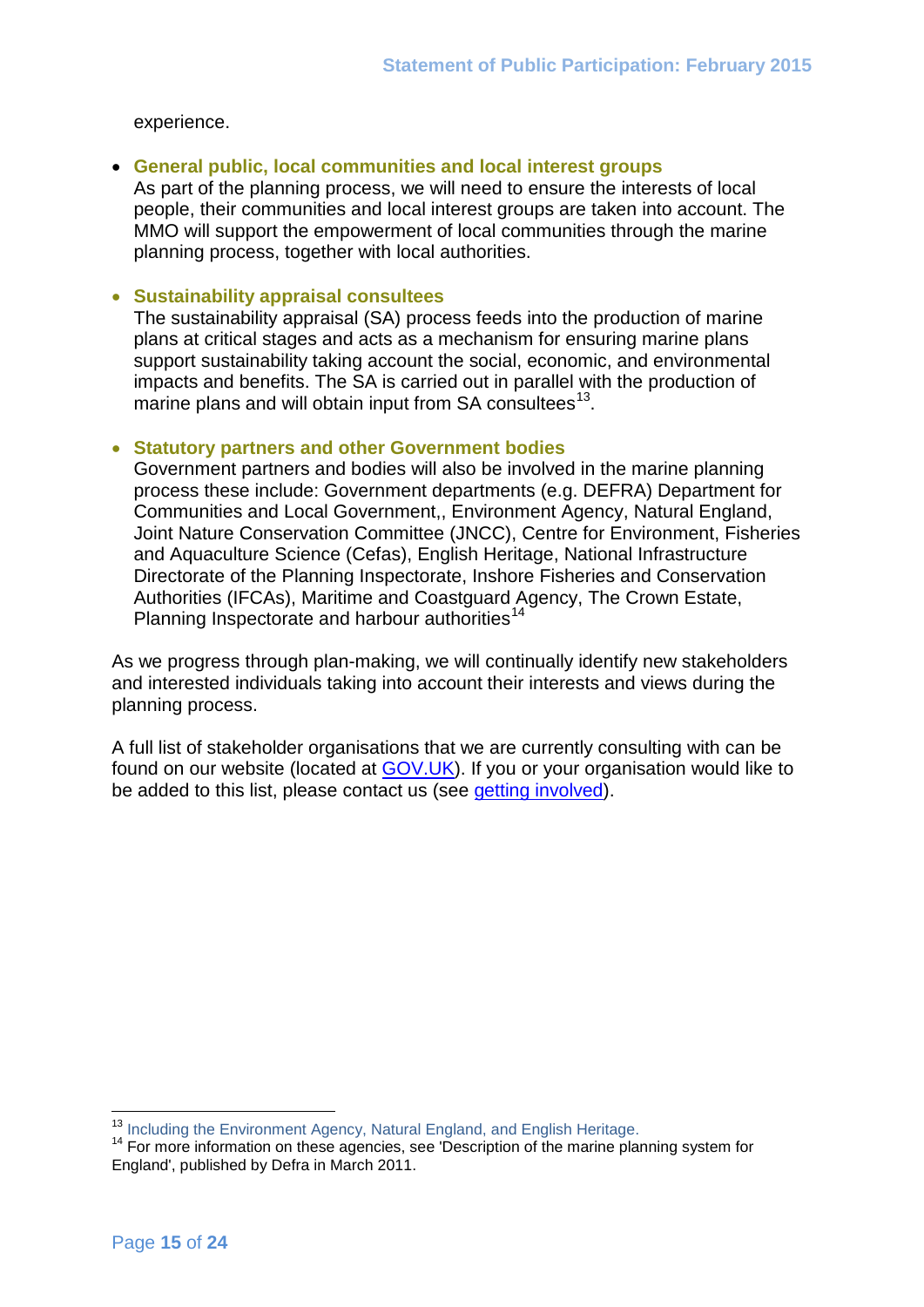# <span id="page-15-0"></span>**6. When and how will we be carrying out stakeholder engagement**

Table 1 below sets out the schedule for marine planning in the South. It outlines the methods for engaging stakeholders at each stage of the planning process<sup>15</sup>. Following early stakeholder engagement, we appreciate the need to consider the differing opinions of stakeholders and stakeholder groups and that some methods of engagement may not be appropriate for all. The marine planning process will therefore, aim to be inclusive through a variety of communication channels to ensure stakeholder participation.

As the marine planning process evolves, our methods of engagement and communication with stakeholders and interested parties will take developments into account. Engagement, in this context, is concerned with both informing stakeholders of progress and ensuring stakeholder input into the planning process. Details of the plan-making process will be communicated to ensure stakeholders are aware of the future stages of marine plan production. We will keep you up to date on general marine planning progress via the Marine Developments blog, emails, web updates, and media coverage.

The scoping stage is a significant proportion of the development of the marine plans. The sustainability appraisal (SA) will run alongside the plan-making process, with stakeholders involved in the SA in all stages, with the key milestones set out in the table below (and is aligned with figure 1 on page 13)<sup>16</sup>. The SA process is a prescribed process, for more information on the key stages of the SA for the marine plans see the 'Description of the marine planning system for England'.<sup>[17](#page-15-3)</sup>

## **Table 1: Indicative key stages of the marine plan-making process and stakeholder engagement**

| <b>Marine planning stages</b><br>and stakeholder<br>engagement | <b>Methods for engagement</b>                                                                                                                                                                         | <b>Estimated timing</b>                                |
|----------------------------------------------------------------|-------------------------------------------------------------------------------------------------------------------------------------------------------------------------------------------------------|--------------------------------------------------------|
| Development and adoption of the SPP                            |                                                                                                                                                                                                       |                                                        |
| Engagement on the draft<br><b>SPP</b>                          | We held workshops in January 2013 with<br>stakeholders to get input into the draft SPP<br>with regards to who we engage with, when we<br>engage and how we engage during the plan-<br>making process. | January to March<br>2013 for adoption<br>in April 2013 |
|                                                                | The published SPP will be available online                                                                                                                                                            |                                                        |

 $15$  In accordance with the Marine and Coastal Access Act 2009.  $\overline{a}$ 

<span id="page-15-2"></span><span id="page-15-1"></span> $\frac{16}{17}$  Denoted by an asterisk under each relevant stage.

<span id="page-15-3"></span>[http://webarchive.nationalarchives.gov.uk/20121204124616/http://archive.defra.gov.uk/corporate/cons](http://webarchive.nationalarchives.gov.uk/20121204124616/http:/archive.defra.gov.uk/corporate/consult/marine-planning/110318-marine-planning-descript.pdf) [ult/marine-planning/110318-marine-planning-descript.pdf](http://webarchive.nationalarchives.gov.uk/20121204124616/http:/archive.defra.gov.uk/corporate/consult/marine-planning/110318-marine-planning-descript.pdf)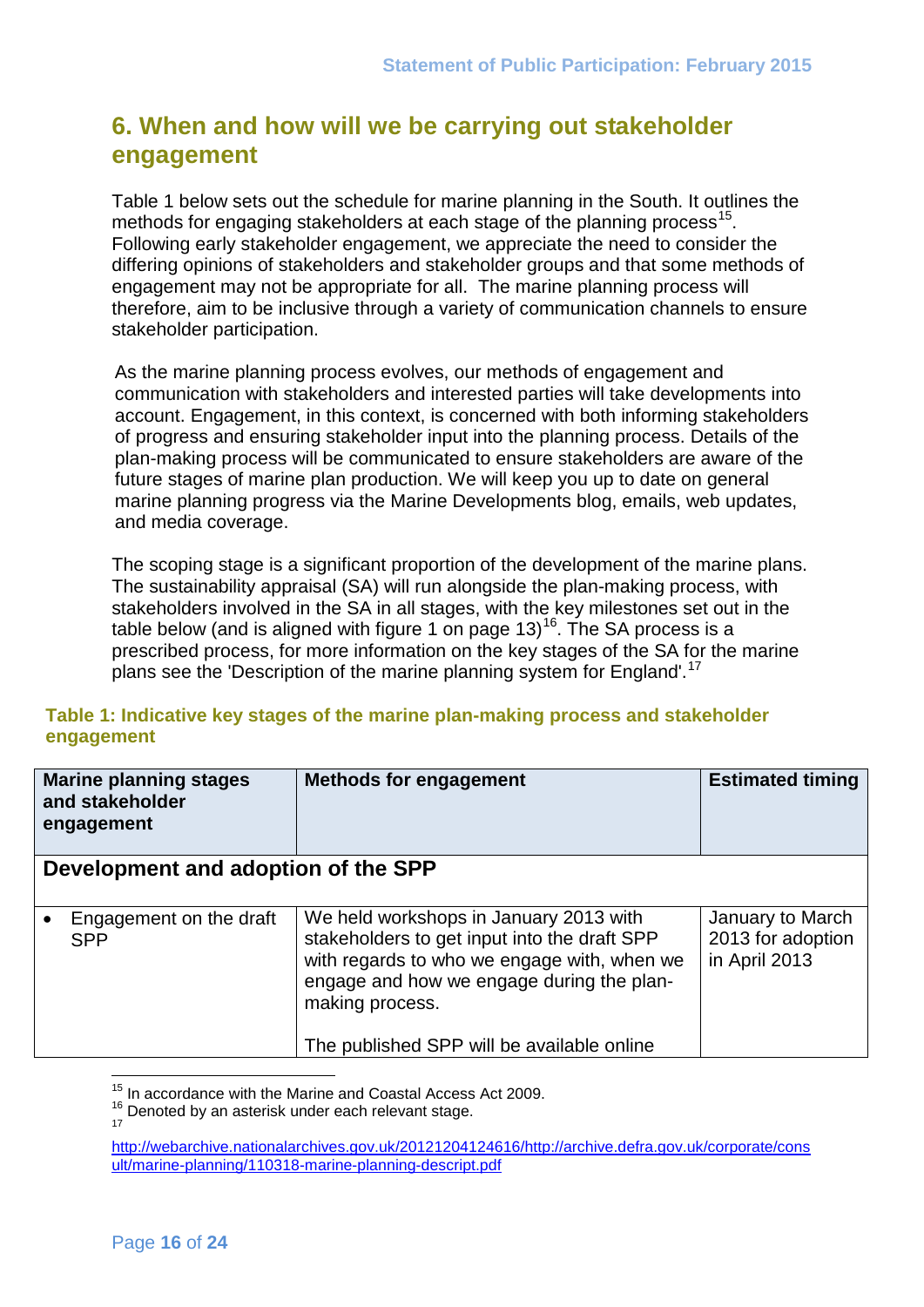| <b>Marine planning stages</b><br>and stakeholder                                                                                                                                                                                                                                                                                                                                                                                                                                                    | <b>Methods for engagement</b>                                                                                                                                                                                                                                                                                                                                                                                                                                                                                                                                                                                                                                                                                                                                                                                                                                                                                              | <b>Estimated timing</b>                            |  |
|-----------------------------------------------------------------------------------------------------------------------------------------------------------------------------------------------------------------------------------------------------------------------------------------------------------------------------------------------------------------------------------------------------------------------------------------------------------------------------------------------------|----------------------------------------------------------------------------------------------------------------------------------------------------------------------------------------------------------------------------------------------------------------------------------------------------------------------------------------------------------------------------------------------------------------------------------------------------------------------------------------------------------------------------------------------------------------------------------------------------------------------------------------------------------------------------------------------------------------------------------------------------------------------------------------------------------------------------------------------------------------------------------------------------------------------------|----------------------------------------------------|--|
| engagement                                                                                                                                                                                                                                                                                                                                                                                                                                                                                          |                                                                                                                                                                                                                                                                                                                                                                                                                                                                                                                                                                                                                                                                                                                                                                                                                                                                                                                            |                                                    |  |
|                                                                                                                                                                                                                                                                                                                                                                                                                                                                                                     | with hard copies available on request.                                                                                                                                                                                                                                                                                                                                                                                                                                                                                                                                                                                                                                                                                                                                                                                                                                                                                     |                                                    |  |
| Gathering evidence and issues identification                                                                                                                                                                                                                                                                                                                                                                                                                                                        |                                                                                                                                                                                                                                                                                                                                                                                                                                                                                                                                                                                                                                                                                                                                                                                                                                                                                                                            |                                                    |  |
| Stakeholders to input on<br>$\bullet$<br>plan areas evidence and<br>data.<br>Stakeholders to input into<br>plan areas issues<br>identification<br><b>Sustainability Appraisal</b><br>(SA) Stage A-<br><b>Consultation with</b><br>designated Strategic<br>Environmental<br>Assessment (SEA)<br>consultation bodies and<br>other relevant<br>stakeholders on the<br>scope of the SA.<br>Stakeholders to input to<br>$\bullet$<br>development of visions<br>and objectives for the two<br>plan areas. | Continued engagement through events and<br>updates (e.g. bi-monthly e-newsletter) to seek<br>the views and input from stakeholders and<br>interested parties.<br>For key elements of this stage we will be<br>adopting a wide range of methods of<br>engagement and communication.<br>Throughout this process we will keep<br>stakeholders informed of developments<br>requiring their input.<br>Our engagement process may include:<br>workshops<br>$\bullet$<br>targeted meetings and events<br>$\bullet$<br>web portal<br>$\bullet$<br>one-to-one meetings<br>$\bullet$<br>exhibitions and drop-in sessions<br>$\bullet$<br>attendance at stakeholder meetings<br>٠<br>questionnaires<br>$\bullet$<br>web updates<br>newsletters<br>$\bullet$<br>dissemination of information via<br>stakeholder groups (as set out in section<br>5).<br>Use of social media such as Facebook and<br>twitter for updates and discussion | October 2013 to<br><b>July 2014</b>                |  |
|                                                                                                                                                                                                                                                                                                                                                                                                                                                                                                     | Defining the plan areas' vision and objectives                                                                                                                                                                                                                                                                                                                                                                                                                                                                                                                                                                                                                                                                                                                                                                                                                                                                             |                                                    |  |
| Stakeholders to input plan<br>areas vision and<br>objectives                                                                                                                                                                                                                                                                                                                                                                                                                                        | Continued engagement through events and<br>updates to seek the views from stakeholders<br>and interested parties<br>For key elements of this stage we will be<br>adopting a range of methods of engagement<br>and communication.<br>Throughout this process we will keep<br>stakeholders informed of developments<br>requiring their input.                                                                                                                                                                                                                                                                                                                                                                                                                                                                                                                                                                                | Vision and<br>objectives - July<br>to October 2014 |  |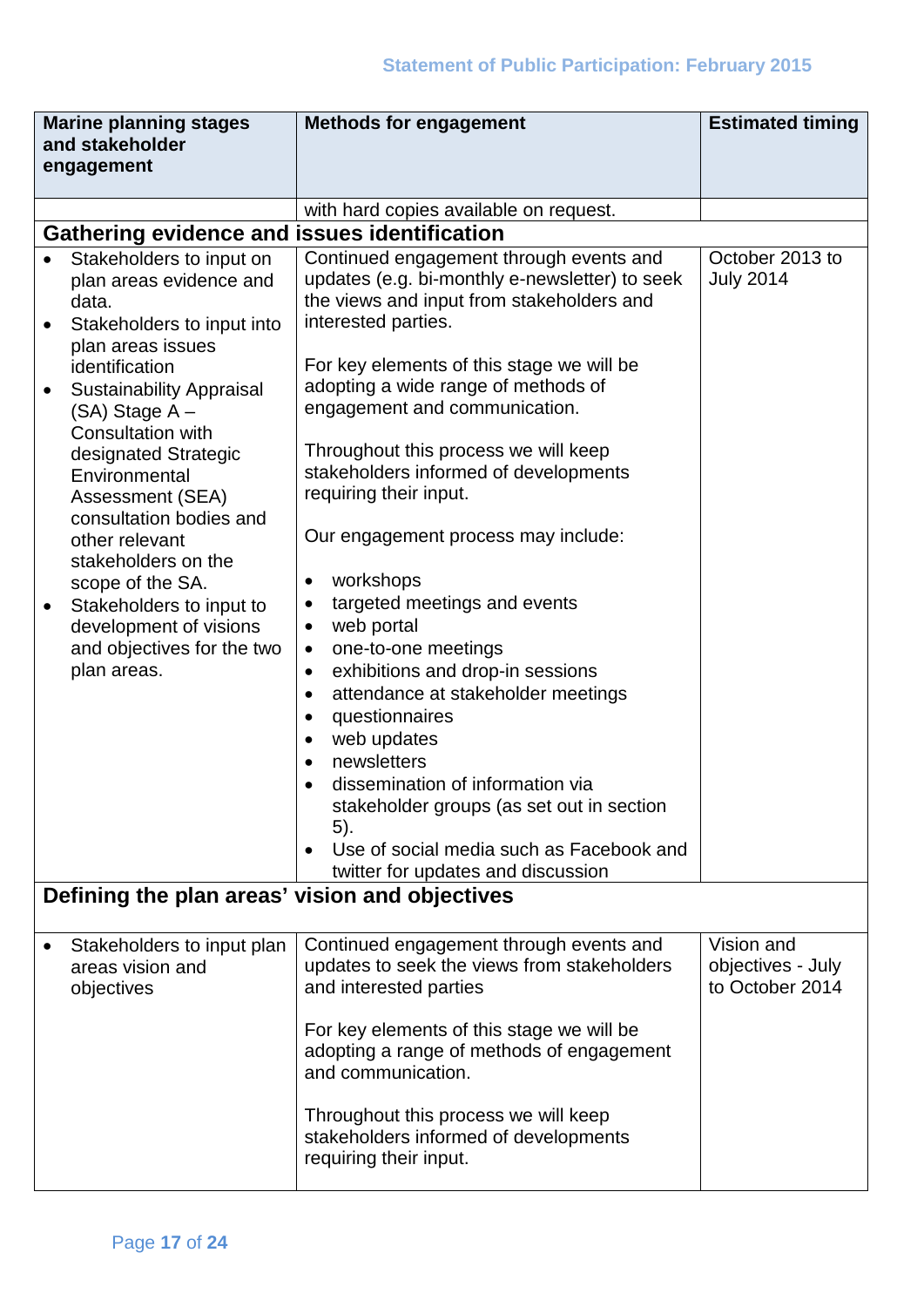| <b>Marine planning stages</b>                                                          | <b>Methods for engagement</b>                                                                                                                                                                                                                                                                                                                                                                                                                                                                                                                                                                                                                                                                                                                                                                                                                                                                                                                                                                                                                                                                                                                                                                                                                                                                                | <b>Estimated timing</b>                                                                                                 |
|----------------------------------------------------------------------------------------|--------------------------------------------------------------------------------------------------------------------------------------------------------------------------------------------------------------------------------------------------------------------------------------------------------------------------------------------------------------------------------------------------------------------------------------------------------------------------------------------------------------------------------------------------------------------------------------------------------------------------------------------------------------------------------------------------------------------------------------------------------------------------------------------------------------------------------------------------------------------------------------------------------------------------------------------------------------------------------------------------------------------------------------------------------------------------------------------------------------------------------------------------------------------------------------------------------------------------------------------------------------------------------------------------------------|-------------------------------------------------------------------------------------------------------------------------|
| and stakeholder                                                                        |                                                                                                                                                                                                                                                                                                                                                                                                                                                                                                                                                                                                                                                                                                                                                                                                                                                                                                                                                                                                                                                                                                                                                                                                                                                                                                              |                                                                                                                         |
|                                                                                        |                                                                                                                                                                                                                                                                                                                                                                                                                                                                                                                                                                                                                                                                                                                                                                                                                                                                                                                                                                                                                                                                                                                                                                                                                                                                                                              |                                                                                                                         |
| engagement<br><b>Options development</b><br>Stakeholders to input into<br>plan options | Our engagement process may include:<br>workshops<br>$\bullet$<br>web portal<br>$\bullet$<br>one-to-one meetings<br>$\bullet$<br>exhibitions and drop in sessions<br>٠<br>attendance at stakeholder meetings<br>$\bullet$<br>questionnaires<br>web updates<br>blog and social media<br>$\bullet$<br>dissemination of information via<br>stakeholder groups (as set out in section<br>$(5)$ .<br>use of social media such as Facebook and<br>Twitter for updates and discussion<br>Continued engagement through events and<br>updates to seek the views from stakeholders<br>and interested parties<br>For key elements of this stage we will be<br>adopting a range of methods of engagement<br>and communication.<br>Throughout this process we will keep<br>stakeholders informed of developments<br>requiring their input.<br>Our engagement process may include:<br>workshops<br>٠<br>web portal<br>$\bullet$<br>one-to-one meetings<br>$\bullet$<br>exhibitions and drop in sessions<br>$\bullet$<br>attendance at stakeholder meetings<br>$\bullet$<br>questionnaires<br>٠<br>web updates<br>$\bullet$<br>blog and social media<br>$\bullet$<br>dissemination of information via stakeholder<br>$\bullet$<br>groups (as set out in section 5).<br>use of social media such as Facebook and<br>$\bullet$ | Options<br>development -<br>October 2014 to<br>May 2015<br>Plan policy<br>development -<br>May 2015 to<br>February 2016 |
|                                                                                        | Twitter for updates and discussion                                                                                                                                                                                                                                                                                                                                                                                                                                                                                                                                                                                                                                                                                                                                                                                                                                                                                                                                                                                                                                                                                                                                                                                                                                                                           |                                                                                                                         |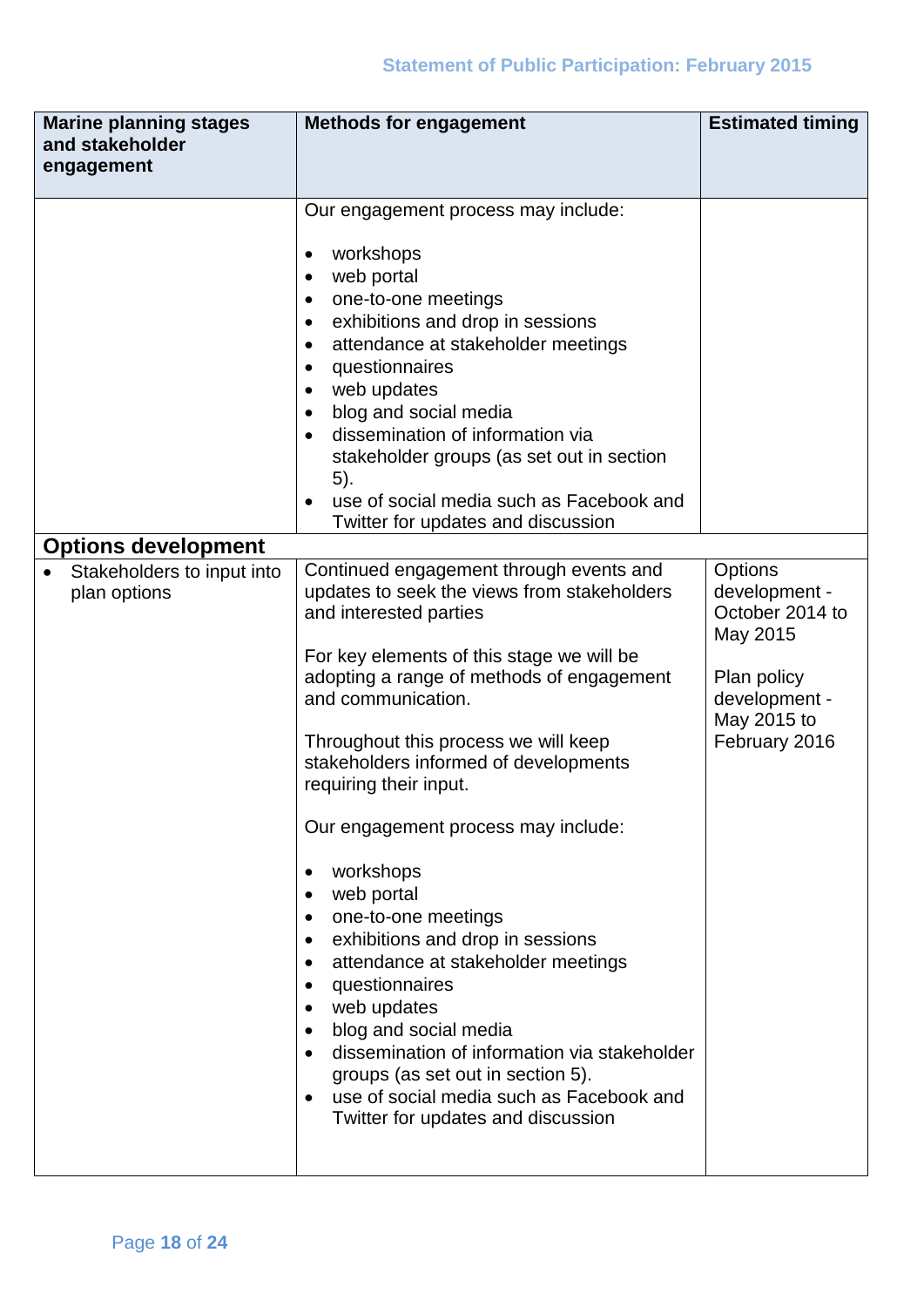| <b>Marine planning stages</b><br>and stakeholder                                                                                                                                                                                                        | <b>Methods for engagement</b>                                                                                                                                                                                                                                                                                                                                                                                                                                                                                                                                                                                                                                                                                                                                                                                                                                                                                                                                                                                                                                                                                                                                             | <b>Estimated timing</b>                                                                   |
|---------------------------------------------------------------------------------------------------------------------------------------------------------------------------------------------------------------------------------------------------------|---------------------------------------------------------------------------------------------------------------------------------------------------------------------------------------------------------------------------------------------------------------------------------------------------------------------------------------------------------------------------------------------------------------------------------------------------------------------------------------------------------------------------------------------------------------------------------------------------------------------------------------------------------------------------------------------------------------------------------------------------------------------------------------------------------------------------------------------------------------------------------------------------------------------------------------------------------------------------------------------------------------------------------------------------------------------------------------------------------------------------------------------------------------------------|-------------------------------------------------------------------------------------------|
| engagement                                                                                                                                                                                                                                              |                                                                                                                                                                                                                                                                                                                                                                                                                                                                                                                                                                                                                                                                                                                                                                                                                                                                                                                                                                                                                                                                                                                                                                           |                                                                                           |
|                                                                                                                                                                                                                                                         | Policy development and drafting plans (and associated documents)                                                                                                                                                                                                                                                                                                                                                                                                                                                                                                                                                                                                                                                                                                                                                                                                                                                                                                                                                                                                                                                                                                          |                                                                                           |
| Stakeholders to input into<br>plan policy development<br>MMO to draft the marine<br>plans (and associated<br>documents)<br>Stakeholders input in<br>drafting the delivery<br>framework, including<br>implementation bodies<br>and indicators to monitor | Continued engagement through events and<br>updates to seek the views from stakeholders<br>and interested parties<br>For key elements of this stage we will be<br>adopting a range of methods of engagement<br>and communication.<br>Throughout this process we will keep<br>stakeholders informed of developments<br>requiring their input.<br>Our engagement process may include:<br>workshops<br>٠<br>web portal<br>$\bullet$<br>one-to-one meetings<br>$\bullet$<br>exhibitions and drop in sessions<br>$\bullet$<br>attendance at stakeholder meetings<br>$\bullet$<br>questionnaires<br>$\bullet$<br>web updates<br>blog and social media<br>$\bullet$<br>dissemination of information via stakeholder<br>groups (as set out in section 5).<br>use of social media such as Facebook and<br>Twitter for updates and discussion<br>Note: time is required to draft and refine the<br>marine plans before the next stage of public<br>consultation; therefore there may be a period<br>where engagement is limited at this point.<br>However, we will keep you informed and up to<br>date as to progress of the plans through regular<br>communication mentioned above. | Plan policy<br>development and<br>drafting marine<br>plans - May 2015<br>to February 2016 |
|                                                                                                                                                                                                                                                         | Public consultation on draft plans and associated documents                                                                                                                                                                                                                                                                                                                                                                                                                                                                                                                                                                                                                                                                                                                                                                                                                                                                                                                                                                                                                                                                                                               |                                                                                           |
| Invitation to stakeholders<br>and general public to<br>make representations as<br>to the proposals included<br>in the consultation draft<br>plans and associated<br>documents (including the                                                            | Up to 12 week public consultation<br>Engagement through events and updates to<br>seek the views from stakeholders and<br>interested parties on the consultation draft<br>plans.<br>We will notify stakeholders and interested                                                                                                                                                                                                                                                                                                                                                                                                                                                                                                                                                                                                                                                                                                                                                                                                                                                                                                                                             | <b>February to April</b><br>2016 (12 weeks)                                               |
| Sustainability Appraisal,                                                                                                                                                                                                                               | parties of the consultation Our engagement                                                                                                                                                                                                                                                                                                                                                                                                                                                                                                                                                                                                                                                                                                                                                                                                                                                                                                                                                                                                                                                                                                                                |                                                                                           |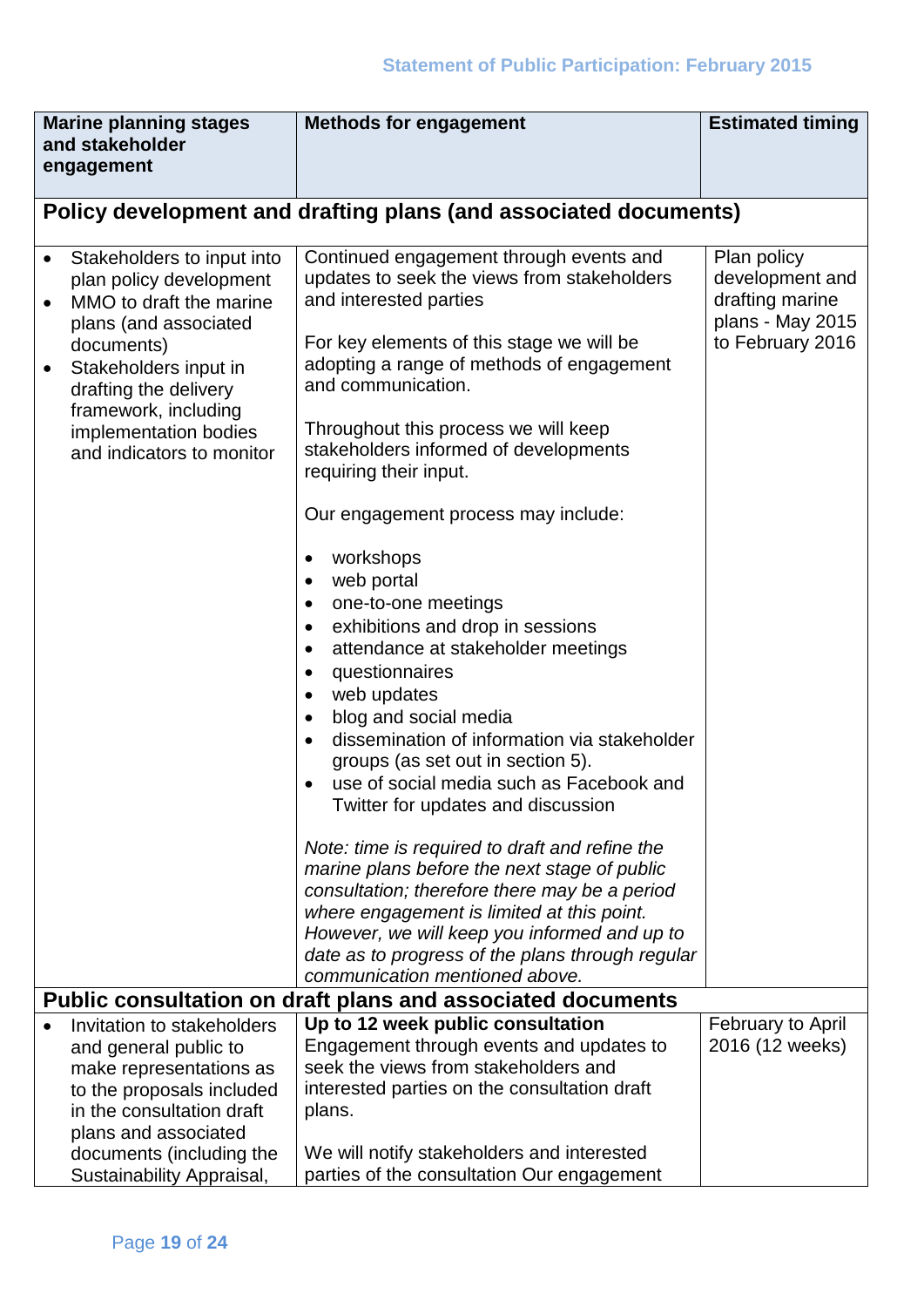| <b>Marine planning stages</b><br>and stakeholder<br>engagement                                                                                                                                         | <b>Methods for engagement</b>                                                                                                                                                                                                                                                                                                                                                                                                                                                                                                                                                                                                                                                                                                                                | <b>Estimated timing</b> |
|--------------------------------------------------------------------------------------------------------------------------------------------------------------------------------------------------------|--------------------------------------------------------------------------------------------------------------------------------------------------------------------------------------------------------------------------------------------------------------------------------------------------------------------------------------------------------------------------------------------------------------------------------------------------------------------------------------------------------------------------------------------------------------------------------------------------------------------------------------------------------------------------------------------------------------------------------------------------------------|-------------------------|
|                                                                                                                                                                                                        |                                                                                                                                                                                                                                                                                                                                                                                                                                                                                                                                                                                                                                                                                                                                                              |                         |
| <b>Habitats Regulations</b><br>Assessment and Impact<br>Assessment).                                                                                                                                   | process may include:<br>localised press releases<br>$\bullet$<br>email notifications<br>web-based consultation<br>e-newsletter<br>hard copies at coastal offices and on<br>request<br>notification through social media such as<br><b>Facebook and Twitter</b><br>dissemination of information via<br>stakeholder groups (as set out in section<br>5).<br>public drop-in sessions<br>targeted events<br>Representations on the draft must be made in<br>writing via email or letter within the stipulated<br>(up to 12-week) period.                                                                                                                                                                                                                         |                         |
| <b>Review plan proposals</b>                                                                                                                                                                           |                                                                                                                                                                                                                                                                                                                                                                                                                                                                                                                                                                                                                                                                                                                                                              |                         |
| Engagement with<br>stakeholders to clarify<br>responses to the public<br>consultation (where<br>necessary)<br>Recording main changes<br>to the marine plans<br>Independent Investigation (if required) | Continued engagement with stakeholders<br>throughout the process to analyse points<br>raised through the public consultation.<br>Much of this engagement will be coordinated<br>through a single point of contact picking up a<br>variety of comments made by an organisation<br>or person/people. Our engagement process<br>may include:<br>telephone conversations;<br>face to face meetings;<br>bilateral meeting.<br>Note: time is required to draft and refine the<br>marine plans before the next stage of public<br>consultation; therefore there may be a period<br>where engagement is limited at this point.<br>However, we will keep you informed and up to<br>date as to progress of the plans through<br>regular communication mentioned above. | April – July<br>2016    |
|                                                                                                                                                                                                        |                                                                                                                                                                                                                                                                                                                                                                                                                                                                                                                                                                                                                                                                                                                                                              |                         |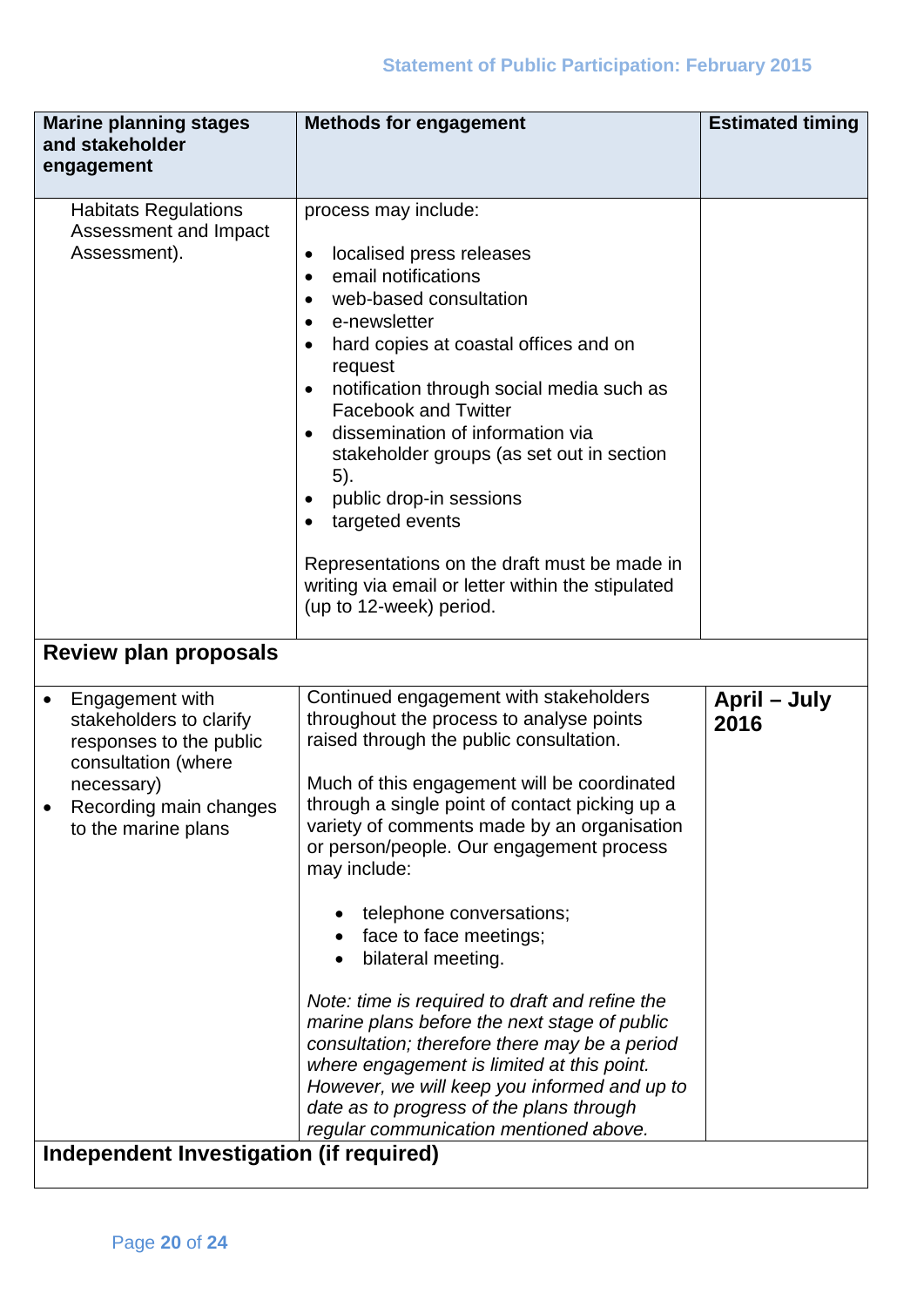| <b>Marine planning stages</b><br>and stakeholder<br>engagement                                                                                                                                                                                                                                           | <b>Methods for engagement</b>                                                                                                                                                                                                                                                                                                                        | <b>Estimated timing</b>                                                             |
|----------------------------------------------------------------------------------------------------------------------------------------------------------------------------------------------------------------------------------------------------------------------------------------------------------|------------------------------------------------------------------------------------------------------------------------------------------------------------------------------------------------------------------------------------------------------------------------------------------------------------------------------------------------------|-------------------------------------------------------------------------------------|
| Engagement to be<br>determined but will be set<br>out in appropriate<br>documents separate from<br>the SPP                                                                                                                                                                                               | A guidance note setting out the process for<br>Independent Investigation has been produced<br>by the Planning Inspectorate and Defra. It is<br>available from the Planning Inspectorate<br>website at:<br>http://www.planningportal.gov.uk/uploads/<br>pins/marine plans independent investigati<br>on.pdf                                           | (if required)<br>August 2016 to<br>January 2017                                     |
|                                                                                                                                                                                                                                                                                                          | Adoption and publication of the marine plans (and associated documents) <sup>18</sup>                                                                                                                                                                                                                                                                |                                                                                     |
| Stakeholders to be<br>informed of the adoption<br>and publication of the<br>marine plans.                                                                                                                                                                                                                | Stakeholders will be alerted to the adoption<br>and publication of the marine plans (and<br>associated documents) Our engagement<br>process may include:<br>media and press<br>$\bullet$<br>email notifications<br>newsletters<br>details and relevant documents on MMO<br>website<br>Implement, monitor and review (ongoing process after adoption) | November 2016<br>(or August 2017 if<br>independent<br>investigation<br>takes place) |
|                                                                                                                                                                                                                                                                                                          |                                                                                                                                                                                                                                                                                                                                                      |                                                                                     |
| Although the legislation<br>focusses the SPP on plan<br>preparation and adoption <sup>19</sup><br>this stage is included here for<br>completeness to match<br>Figure 1. The arrangements<br>for ongoing engagement will<br>be set out in appropriate<br>documentation at or soon<br>after plans adoption | Will be set out in documents separate to the<br>SPP including the relevant Implementation and<br>Monitoring Plan or associated documents.                                                                                                                                                                                                            | From date of<br>plans' adoption<br>onwards                                          |

<span id="page-20-0"></span><sup>&</sup>lt;sup>18</sup> The Secretary of State (SoS) decides to adopt the Marine Plans and they are developed in collaboration with sponsoring departments.  $\overline{a}$ 

<span id="page-20-1"></span><sup>&</sup>lt;sup>19</sup> MCAA (Schedule 6: 4-6)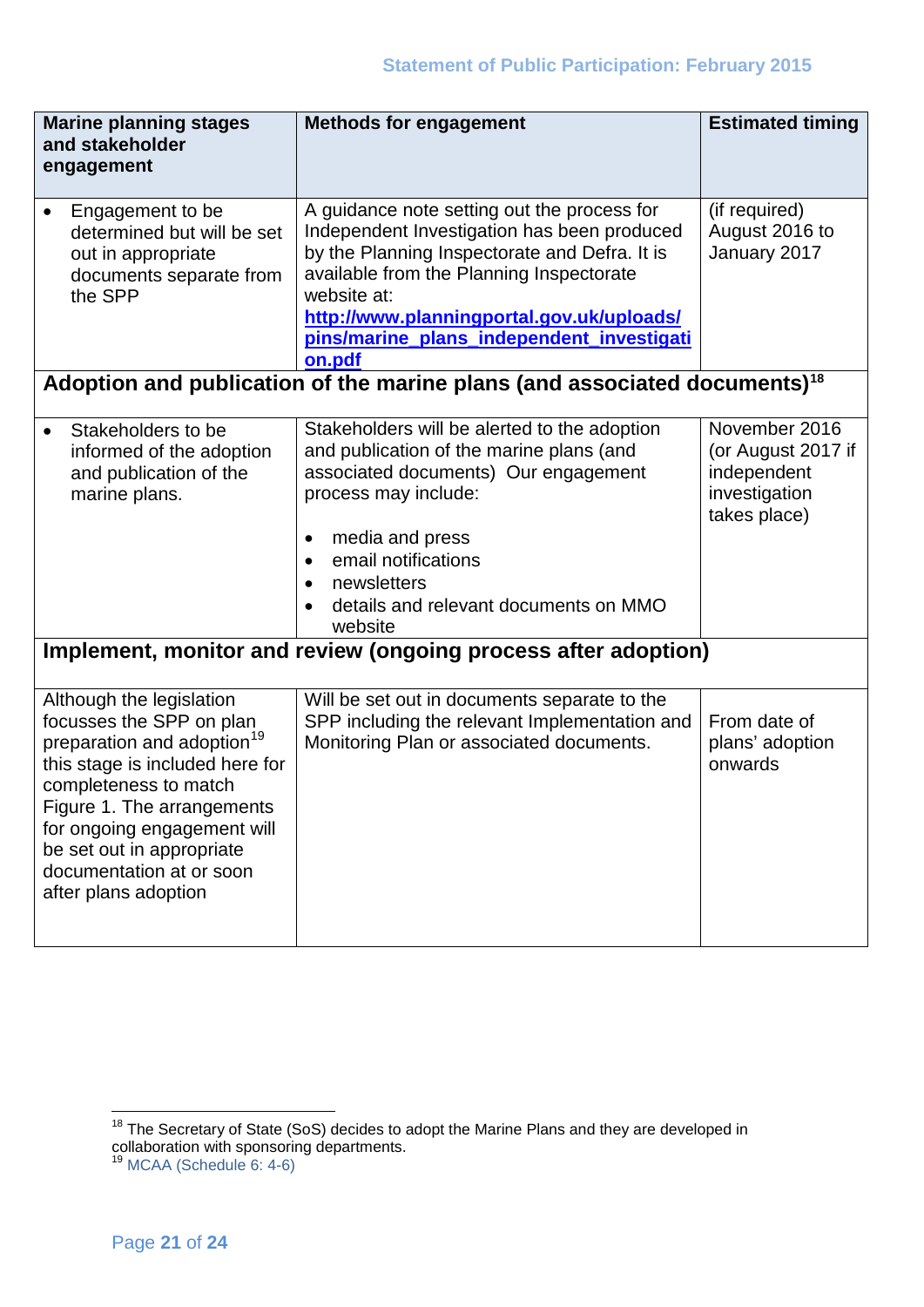### <span id="page-21-0"></span>**Making a representation on the draft marine plans (public consultation- stage 5 above)**

At each possible stage of plan-making (as set out above) we will make draft plan text available on our website and invite stakeholders to comment on them $^{20}$ . When we are consulting or seeking representations at certain stages of the marine plans, we will clearly set out how long you have to make your views known and how best to do so. Comments at each of these stages must be made in writing via email or letter.

Public consultation will take place for up to 12 weeks and will be carried out via email and using web-based consultation rather than paper consultation documents. However, we are keen to include as many people as possible and for those who do not have access to computers or web material; we can provide paper versions of any consultation document on request.

#### **Any representations made on the draft marine plans may be included as part of the Independent Investigation and used as evidence.**

More information on the process of Independent Investigation is available on the Planning Inspectorate website and can be viewed here: [http://www.planningportal.gov.uk/uploads/pins/marine\\_plans\\_independent\\_investigat](http://www.planningportal.gov.uk/uploads/pins/marine_plans_independent_investigation.pdf) [ion.pdf](http://www.planningportal.gov.uk/uploads/pins/marine_plans_independent_investigation.pdf)

<span id="page-21-1"></span> $^{20}$  There may be no draft text available during the very early stages of the plan as the focus will be on collection and collation of information and evidence.  $\overline{a}$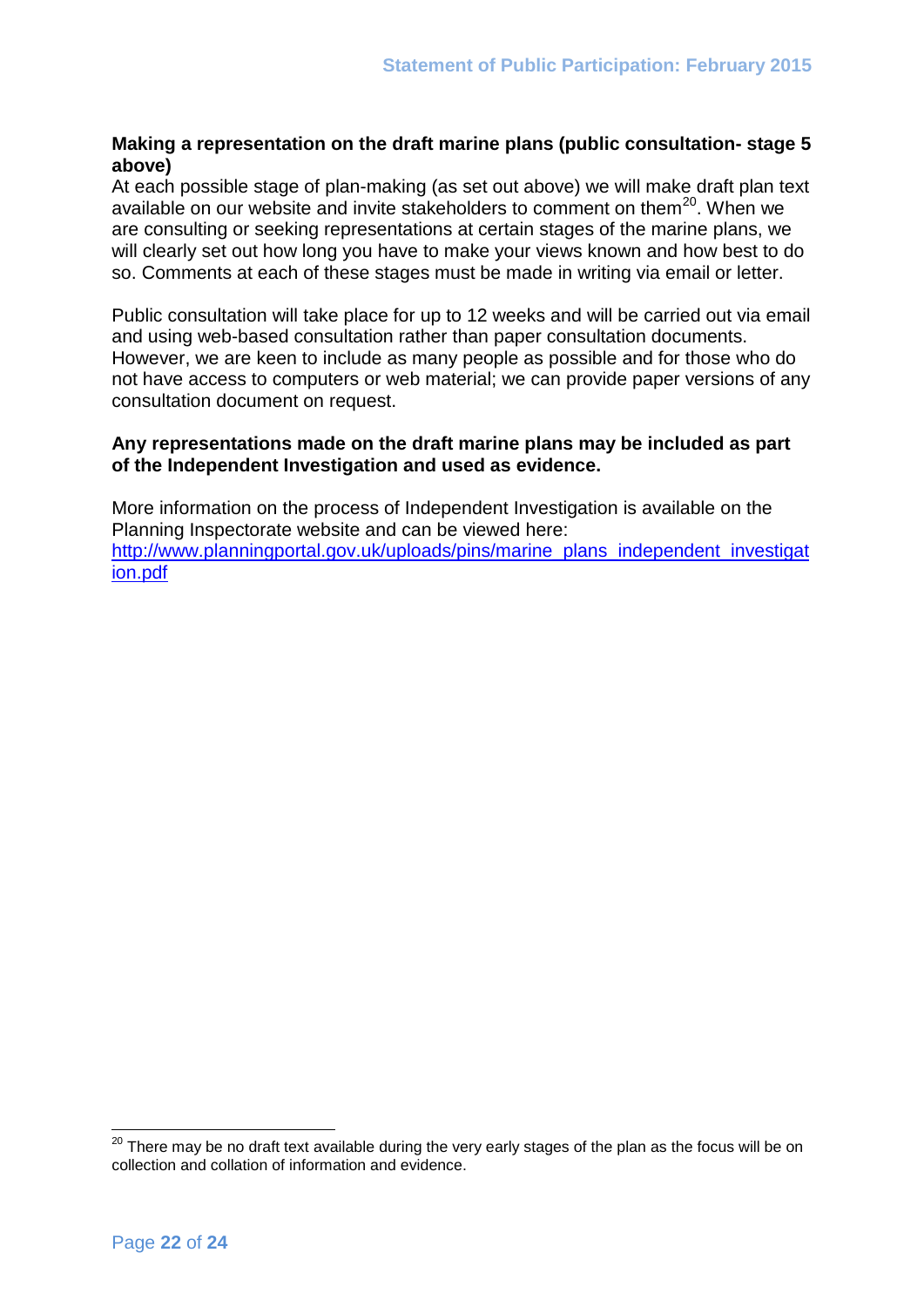# <span id="page-22-0"></span>**7. What will we do with your views and comments?**

Whenever we carry out stakeholder engagement on the planning process or the content of draft plans we will provide general feedback on the views and representations made. This is understood to be fundamental to the success of plan development, in addition to our duty to maintain transparency throughout the marine planning process.

Feedback to stakeholders may take various forms such as updates on the marine planning website, newsletters and information bulletins. We may also produce a summary of consultation activities/responses where appropriate.

All stakeholder input will be considered in plan-making. However the marine planning system must integrate different views on current and future needs within the plan areas, in addition to factors such as legal constraints and the need to operate within national government policies.

We will ensure we are clear with stakeholders as to how decisions will be made within the marine planning process. This includes showing where stakeholder input has shaped the plans, and acknowledgment where the need to balance the wide ranging of views and overriding factors and constraints have restricted changes to the plan. It is a requirement of the Act that we publish a summary of the differences between the draft plans which were subject to public consultation and the final adopted plan text including a statement of the reasons for any changes<sup>[21](#page-22-2)</sup>.

While we recognise that within the planning process some stakeholder input may not result in an alteration to the plan itself (for the reasons outlined above), we trust that that all parties understand that any plan is unlikely to satisfy everyone and some degree of compromise will be required.

#### <span id="page-22-1"></span>**Review and revision to the SPP**

The MMO began marine planning in April 2013 following the publication of the first statement of public participation for the South marine plan areas and the process continues to develop. It is not a static process and is dynamic and evolving in nature. As we move through the process, it is possible that changes may be made to the SPP to reflect the views of stakeholders and to ensure their full participation to ensure the overall aims of marine planning are met. Any significant revisions to the SPP would need to be approved by Government. Any revision the SPP will be publicised to stakeholders.

<span id="page-22-2"></span> $21$ Marine and Coastal Access Act (2009) Schedule 6. 11(2): <http://www.legislation.gov.uk/ukpga/2009/23/contents>  $\overline{a}$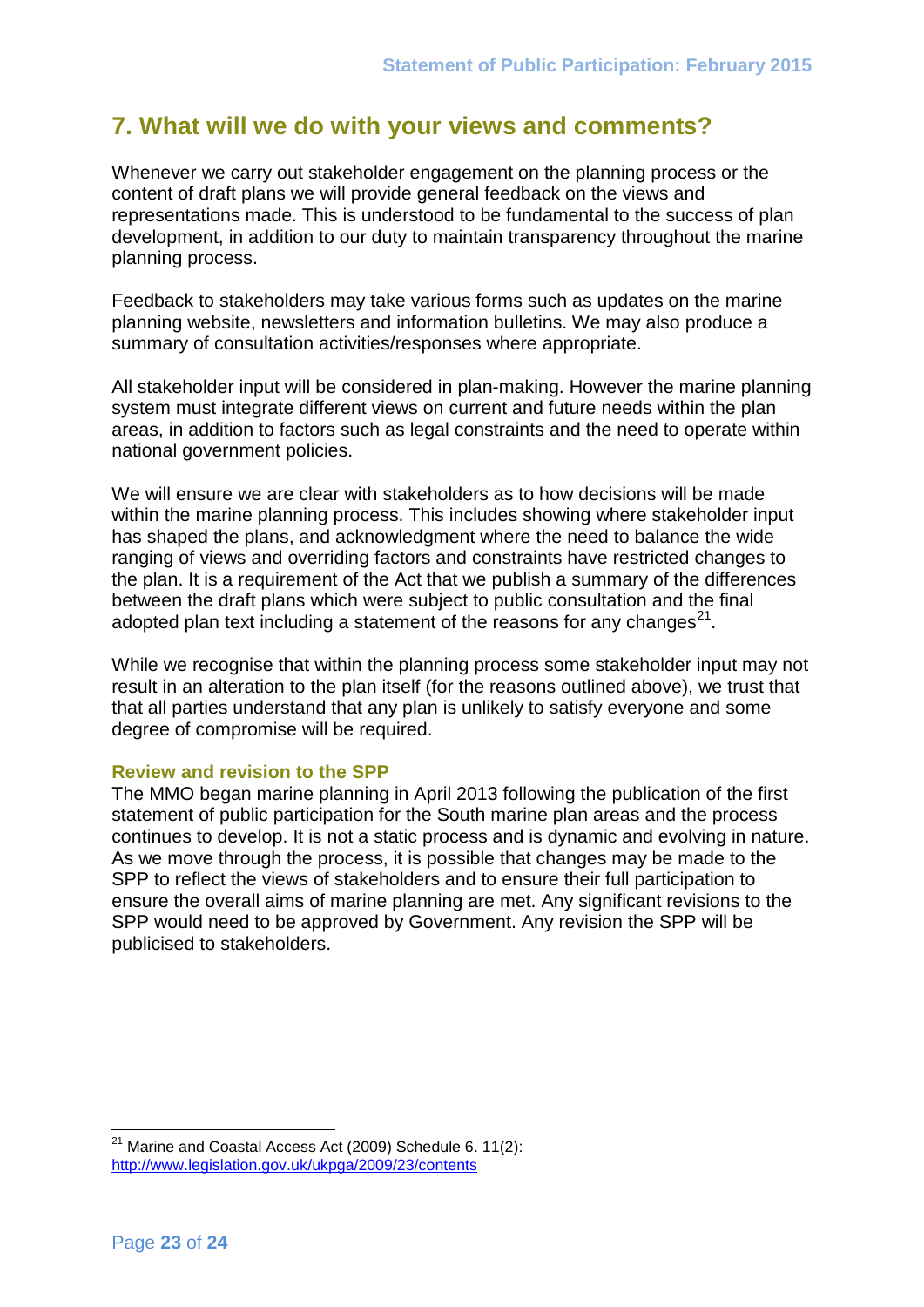## **Contact us**

If you would like to get involved in marine planning, be added to our contact database or would like to talk to a marine planner, please get in touch with the MMO's Marine Planning Team:

Email: [planning@marinemanagement.org.uk](mailto:planning@marinemanagement.org.uk)

Tel: 0191 376 2790

Marine Management Organisation<br>Lancaster House Newcastle Business Park NE4 7YH

By post: Marine Planning Team or contact your local Implementation Officer:

Poole: Clare Kavanagh 01202 677 539 Hampshire Court **Portsmouth: Peter Cosgrove 02392 864 917**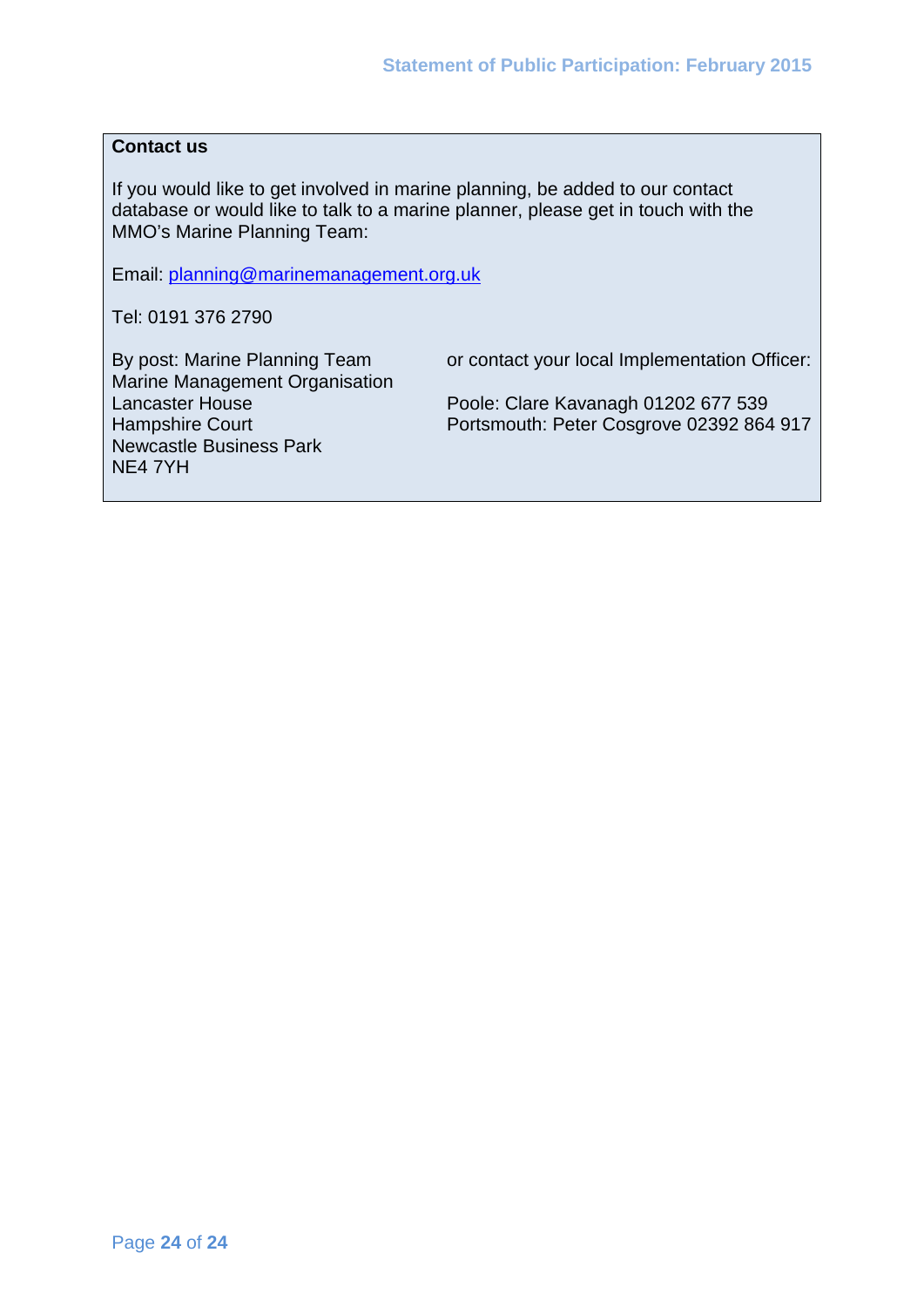# <span id="page-24-0"></span>**Glossary of terms**

**Activities** – A general term that encompasses development and uses. Examples of uses might include fishing or recreation.

**Development** – Built infrastructure and 'activities' as defined in the Marine and Coastal Access Act (S66 and other legislation, for example oil and gas activities (under Petroleum Act 1998) and carbon dioxide storage (under Energy Act 2008). Includes Nationally Significant Infrastructure Projects under the Planning Act 2008. The definition is analogous to that in section 55 of the Town and Country Planning Act 1990 of 'carrying out of building, engineering, mining or other operations in, on, over or under land, or the making of any material change in the use of any buildings or other land'. Encompasses, but is not restricted to, what is sometimes commonly called 'development'. Examples include built or fixed structures, such as a gas platform or a wind farm comprising pilings, turbines, and associated structures (convertor stations etc.), and activities such as aggregate extraction and maintenance dredging.

**Evidence** – For the purpose of marine planning evidence includes policy, data, information, surveys, maps, and other relevant information and data.

**Implementation** and Monitoring **Plan** – A description of how and when the marine plan policies and objectives will be implemented and monitored.

**Independent Investigation** – Once the consultation draft of the marine plans has been published, and the Marine Management Organisation has assessed comments received, resolved any issues where possible and identified any issues that remain unresolved, the Marine Management Organisation will consider whether or not to recommend the need for an Independent Investigation (II). The Secretary of State will then determine (in accordance with paragraph 13 of Schedule 6 of the Marine Coastal Access Act), whether or not to initiate. If an Independent Investigation is initiated by the Secretary of State the Marine Management Organisation will appoint an independent person to assist the Planning Inspectorate to investigate the draft marine plans' proposals, to make any recommendations and the reasons for those recommendations will be published.

**Local Planning Authority** – An organisation that has powers under the Town and Country Planning Act to determine applications for planning permission and prepare development plans for its area. In England local planning authorities are: (1) district councils; (2) London borough councils; (3) metropolitan district councils; (4) county councils in relation to any area in England for which there is no district council; (5) the Broads Authority. A National Park authority is the local planning authority for the whole of its area.

**MCZ – Marine Conservation Zone** – Specific areas designated under the Marine Coastal Access Act for the purposes of conserving marine flora or fauna, marine habitats or features of geological or geomorphologic interest.

**Nautical mile** - A nautical mile is a unit of distance used in marine navigation and marine forecasts.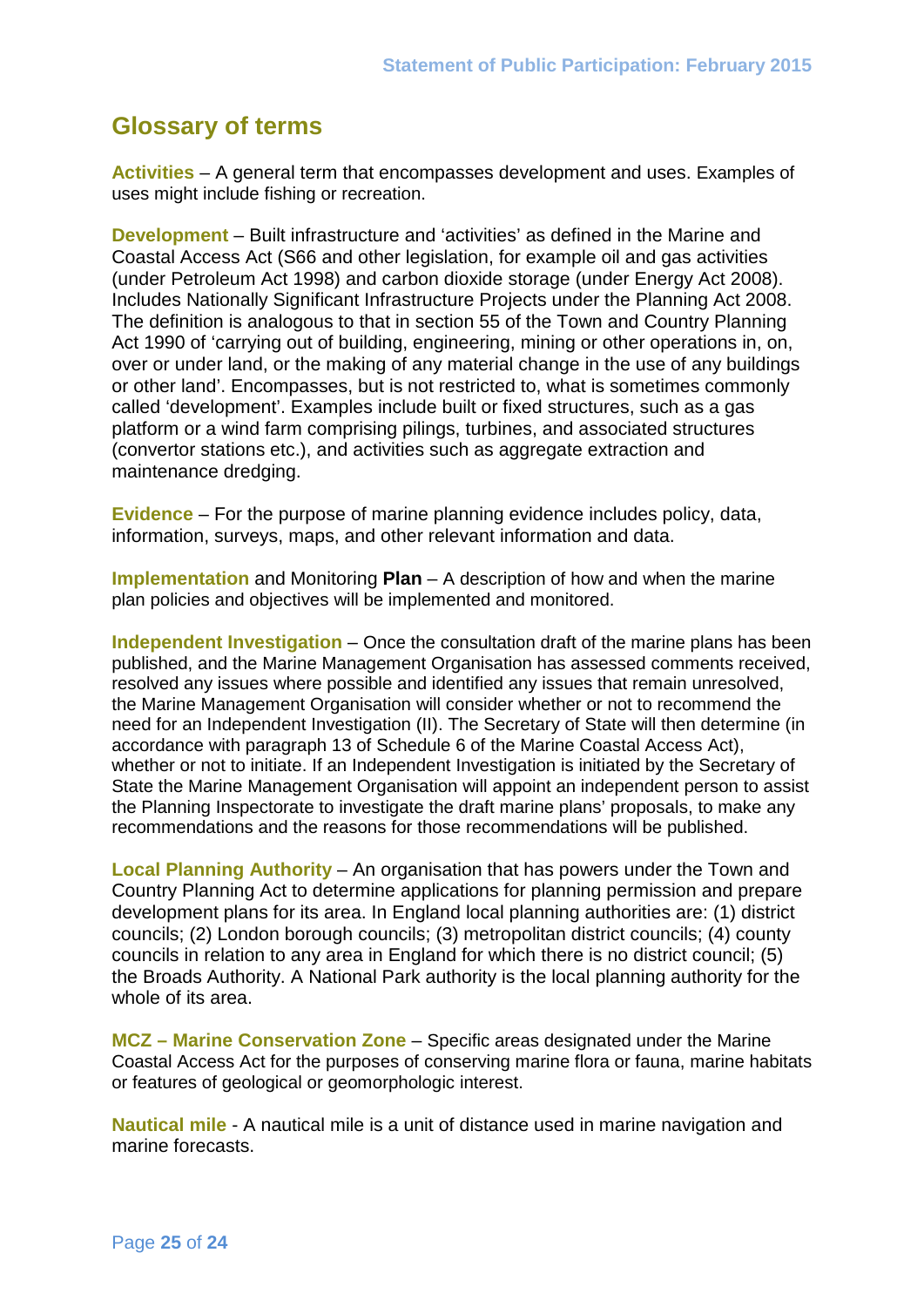**Objectives** – Desired outcomes of the marine plans. Objectives form the link between the vision and the detailed strategy, including policies.

**Options** – In planning terms, this is the part of the planning process for considering different ways of achieving the objectives of a plan and addressing any significant issues.

**Policy -** The marine plans will interpret and present the Government's policies and objectives for UK waters, as set out in the MPS, into a clear spatial, temporal and local expression of policy.

**Proposals** – general term, usually for something new but could also be for a change that encompasses development and uses, subject to management by public authorities, eg fishing or certain recreation activity, together with management measures. Proposals may relate to either type of decision specified in the Marine Coastal Access Act (see 'Decisions').

**Public authority** – This means a Minister of the Crown, a public office-holder or a public body (Marine Coastal Access Act S322 (1). A "public body" includes government departments, The Crown Estate, local authorities, local planning authorities, Inshore Fisheries Conservation Authorities and statutory undertakers. A "public office holder" means a person holding an office under the Crown, an office created by an Act or devolved legislation, or an office paid for by Parliament. Public authorities are responsible for ensuring that relevant decisions (see 'Decisions') take appropriate account of the marine plans and plan policies.

**Strategic environmental assessment (SEA) -** A strategic environmental assessment is a generic term used to describe environmental assessment as applied to policies, plans and programmes. The European SEA directive (2001/42/EC) requires a formal environmental assessment of certain plans and programmes, including those in the field of marine planning.

**Sustainability appraisal** – The purpose of the sustainability appraisal (SA) is to promote more sustainable development by checking and testing a plan, policy or programme for the quality and robustness of its environmental, social and economic content. Sustainability appraisal is iterative and must be closely linked with the plan– making process.

**Sustainable development** – Development that meets the needs of the present, without compromising the ability of future generations to meet their own needs

**Vision** - The vision defines the desired or intended future state of the plan areas in strategic terms. The vision is the long term view describing how the stakeholders would like the marine area look like in future.

.